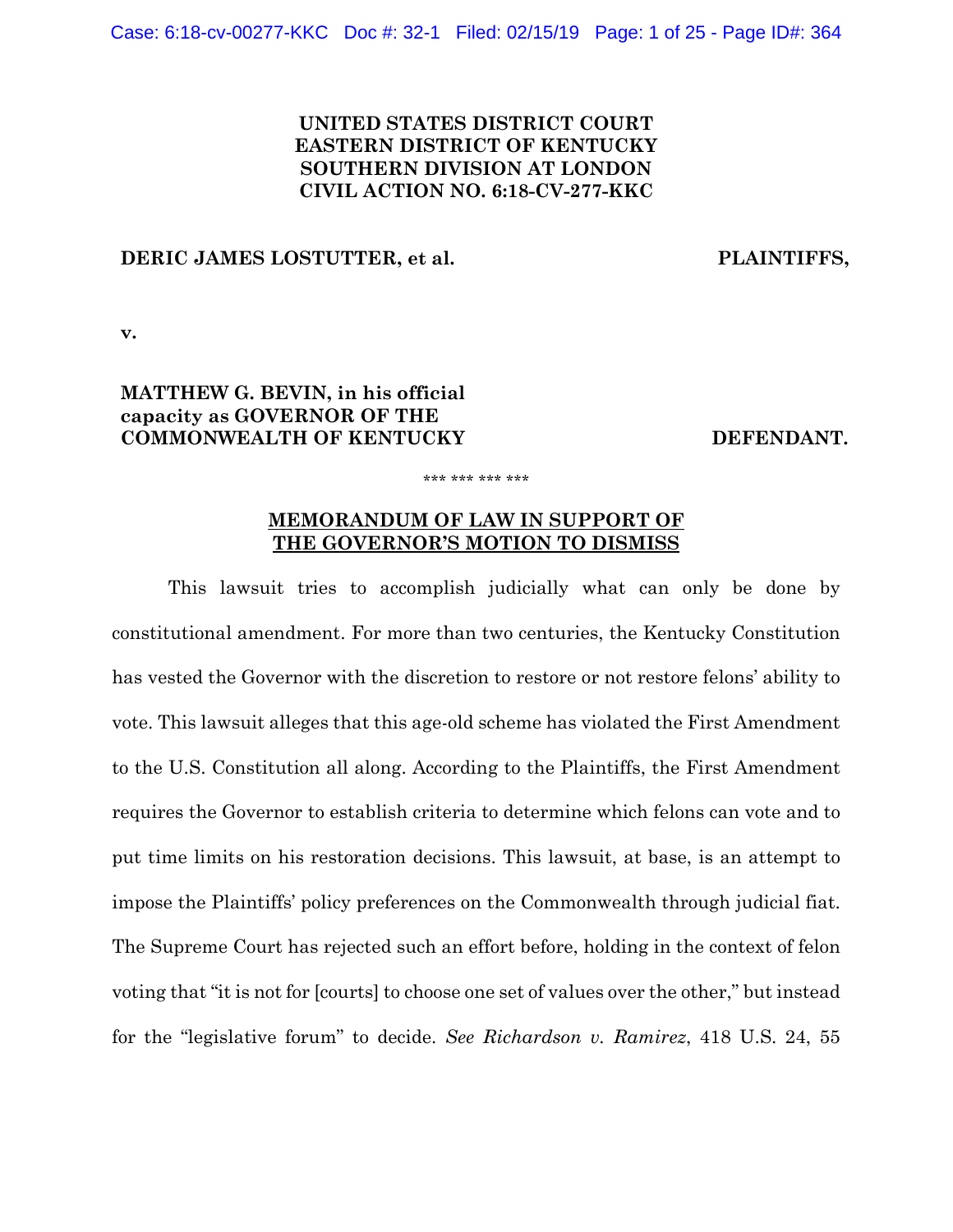(1974). In fact, amending Kentucky's felon reenfranchisement scheme is currently being considered in the Kentucky General Assembly.<sup>[1](#page-1-0)</sup>

Questions of policy aside, the legal analysis required to reject the Plaintiffs' claims is straightforward. It is well established that states may constitutionally remove a felon's right to vote. In fact, the Fourteenth Amendment states as much. And the Supreme Court has held that it does not violate the Fourteenth Amendment—the constitutional provision about felon voting—for an official, like the Governor, to exercise discretion in determining which disenfranchised felons can vote. The Plaintiffs' First Amendment claims, which likewise challenge the Governor's exercise of discretion, are nothing more than a repackaging of the Fourteenth Amendment claims that the Supreme Court has already rejected. Also, once the Plaintiffs' ability to vote has been constitutionally removed, as has happened here, their interest in voting is no longer of a constitutional dimension. This point is settled in the Sixth Circuit.

If the Plaintiffs' claims are nevertheless successful, similar discretionary restoration regimes in at least 13 other states also will fall in whole or in part, as will some of the President's federal pardon power. So too for many other schemes that vest government officials with discretion over other restoration decisions, like restoring felons' ability to serve on a jury or to possess a gun. All of these regimes

<span id="page-1-0"></span><sup>1</sup>*See* 2019 H.B. 91, *available at* https://apps.legislature.ky.gov/record/19rs/hb91.html (last visited Feb. 12, 2019). This bill proposes amending the Kentucky Constitution to accomplish essentially what the Plaintiffs seek through this lawsuit.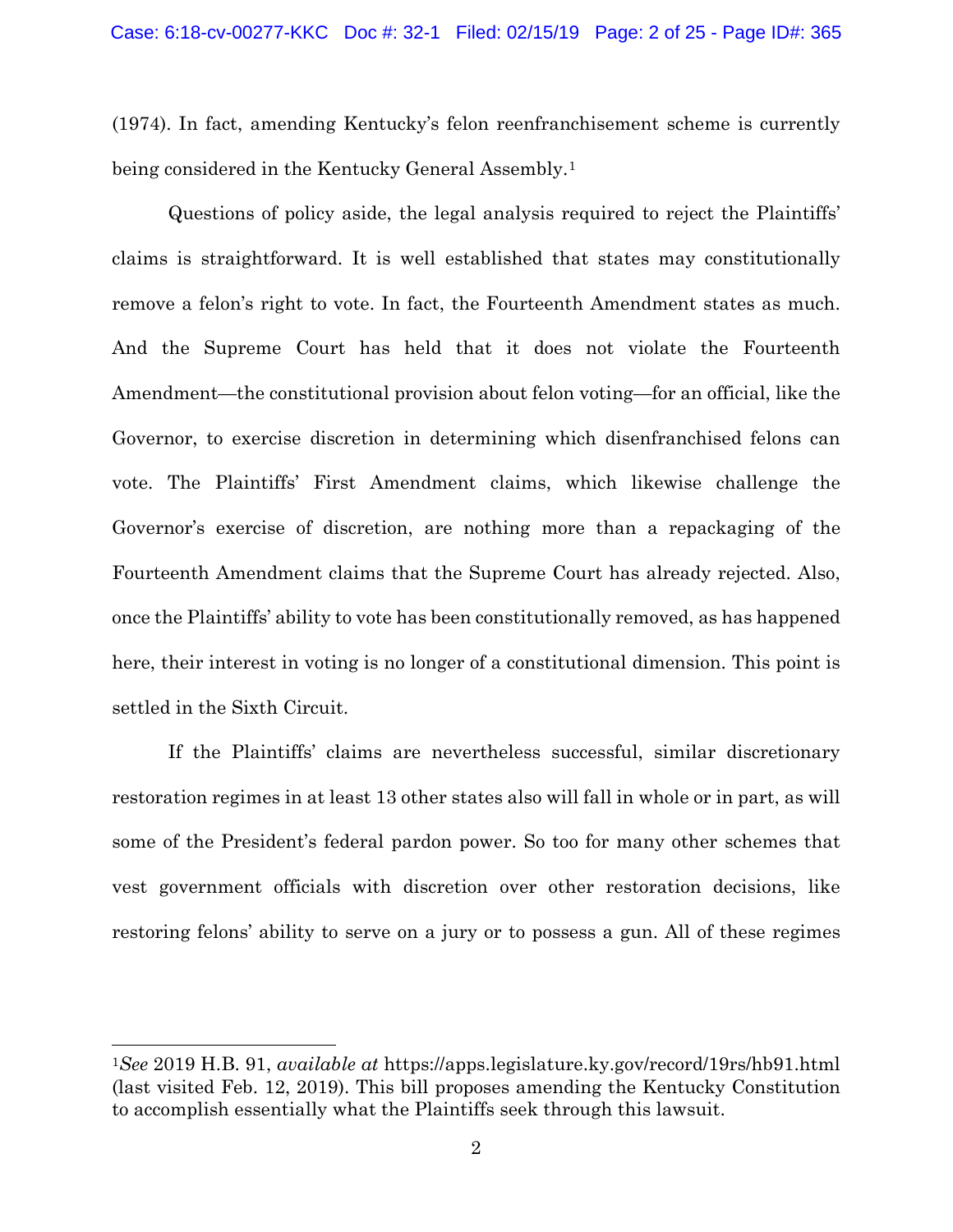#### Case: 6:18-cv-00277-KKC Doc #: 32-1 Filed: 02/15/19 Page: 3 of 25 - Page ID#: 366

share the same characteristic challenged here—the placing of discretion in a government official or body.

For the reasons explained below, the Court should reject the Plaintiffs' attempt to impose on Kentuckians what the Plaintiffs—rather than the voters—think is the best policy. The Court should tell the Plaintiffs to join those currently making their case to the Kentucky General Assembly for why, as a policy matter, Kentucky's felon reenfranchisement scheme should be amended.

## **BACKGROUND**

Deric James Lostutter originally brought this action *pro se*. (R. Doc. 1). After some machinations, in which Lostutter filed two amended complaints (R. Docs. 10, 12) and the Court denied repeated motions for temporary injunctive relief (R. Docs. 7, 13), the Commonwealth moved to dismiss Lostutter's claims (R. Doc. 18). Counsel then entered appearances for Lostutter and filed a third amended complaint (R. Doc. 28) and ultimately a fourth amended complaint (R. Doc. 31).

Lostutter's fourth amended complaint (the "Complaint"), which is joined by seven other Plaintiffs, focuses on Kentucky's scheme for felon disenfranchisement and restoration, which disenfranchises felons upon conviction and allows the Governor to decide whether to restore a felon's ability to vote. Ky. Const. § 145(1). With good reason, the Complaint does not dispute Kentucky's "authority to disenfranchise felons upon conviction." (R. Doc. 31 ¶ 1). Nor does the Complaint plausibly allege that the Governor has used his restoration authority in a discriminatory or arbitrary manner. Instead, the Plaintiffs claim that the Governor's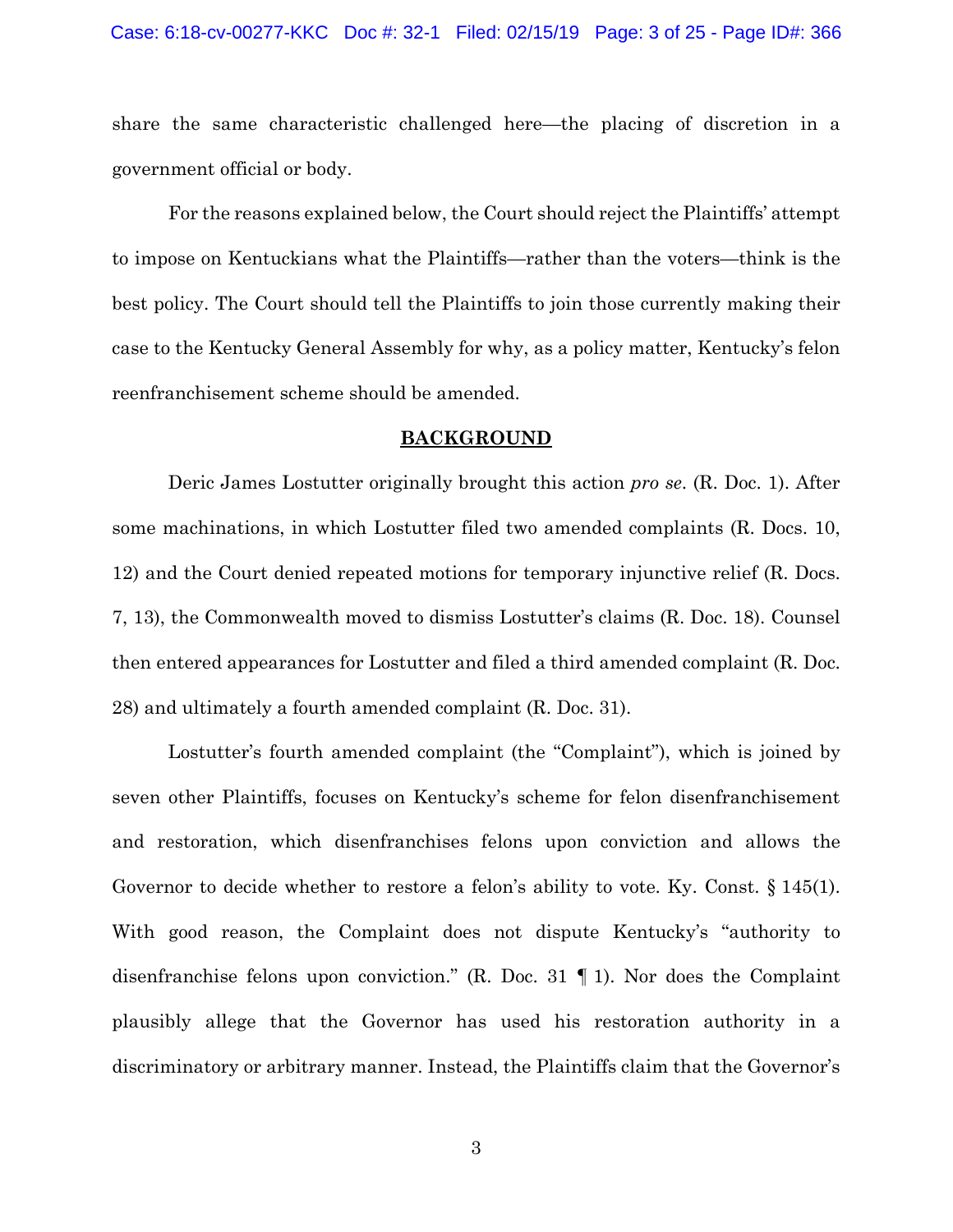### Case: 6:18-cv-00277-KKC Doc #: 32-1 Filed: 02/15/19 Page: 4 of 25 - Page ID#: 367

discretion over voting restoration creates a "risk" of discriminatory or arbitrary treatment. (*Id.* ¶¶ 3, 45, 53). This mere "risk," the Complaint alleges, suffices to render Kentucky's voting-restoration scheme facially unconstitutional.

The Plaintiffs claim that two aspects of Kentucky's reenfranchisement process create this "risk." First, the Plaintiffs allege that the Governor's exercise of discretion in determining whether to restore a felon's ability to vote renders Kentucky's scheme facially unconstitutional. (*Id.* ¶ 44). For this proposition, the Plaintiffs cite case law about government officials issuing licenses and permits. (*Id.* ¶ 43). The Complaint identifies no case law that ultimately extends this licensing-and-permitting case law into the voting context. None exists. Second, the Plaintiffs allege that Kentucky's voting-restoration scheme lacks "reasonable, definite time limits," thereby violating the First Amendment. (*Id.* ¶ 54). For this point, the Plaintiffs similarly rely on case law that concerns an "administrative licensing scheme." (*Id.* ¶ 53).

The Complaint's prayer for relief is not shy. The Plaintiffs not only ask that Kentucky's voting-restoration scheme be declared unconstitutional, but that the Court order Governor Bevin to "replace the current [process] . . . with a non-arbitrary voting rights restoration scheme which restores the right to vote to felons based upon specific, neutral, objective, and uniform rules and/or criteria." (*Id.* at Prayer for Relief (b), (d)). The Plaintiffs provide no description about what these "rules and/or criteria" look like. The Plaintiffs, it seems, envision the judicial branch supervising the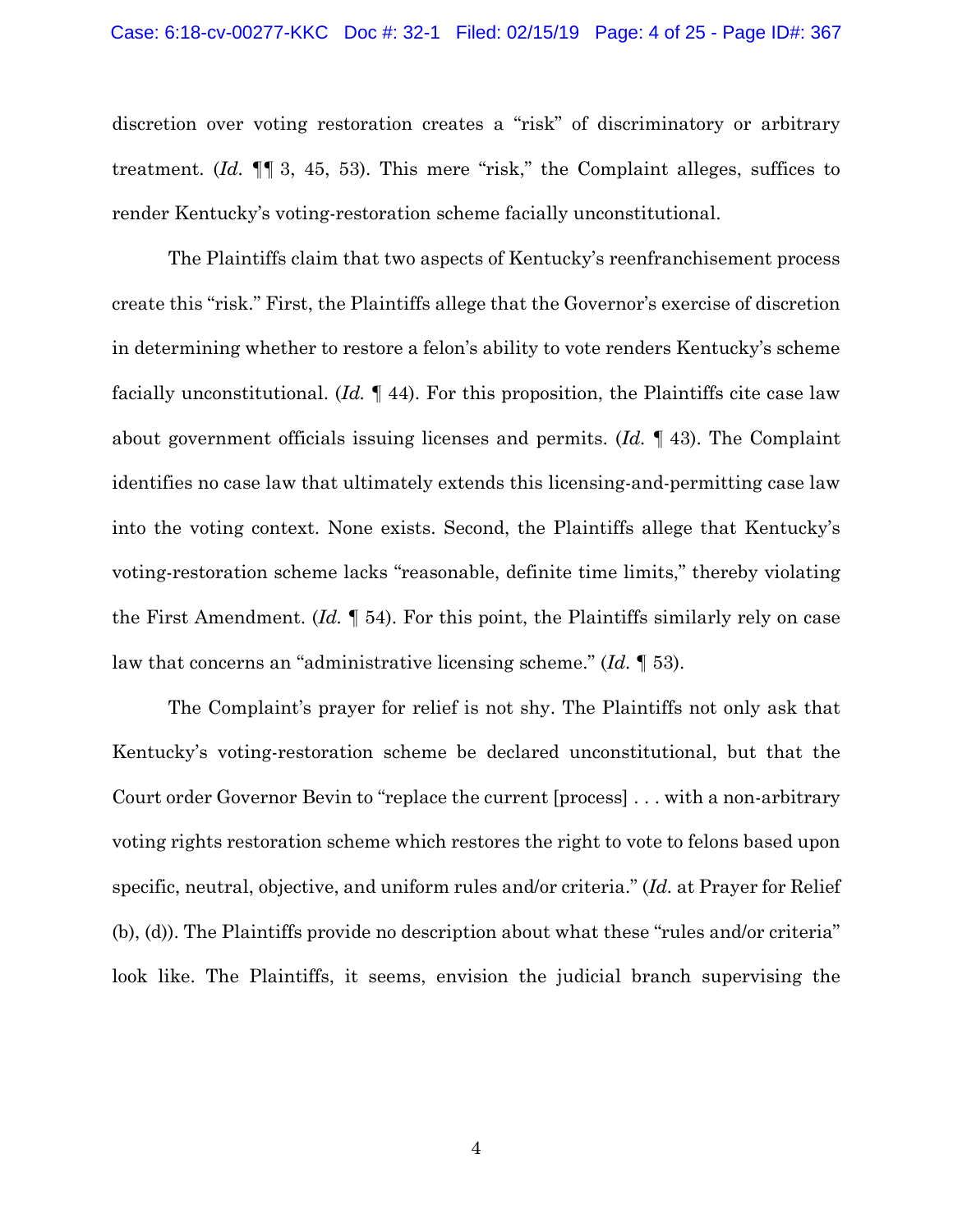executive of a sovereign state as he implements the "rules and/or criteria" that the Plaintiffs will supply at the appropriate time.<sup>[2](#page-4-0)</sup>

This motion to dismiss the Complaint follows.

## **ARGUMENT**

Since 1792, the Kentucky Constitution has taken away the right to vote from persons convicted of certain crimes. Ky. Const. art. VIII, § 2 (1792); Ky. Const. art. VI, § 4 (1799); Ky. Const. art. VIII, § 4 (1850). At present, the Constitution takes away the right to vote from any person who has been "convicted in any court of competent jurisdiction of treason, or felony, or bribery in an election, or of such high misdemeanor as the General Assembly may declare." Ky. Const. § 145(1) (1891). The Constitution, however, allows a felon's ability to vote to be "restored . . . by executive pardon" by the Governor. *Id.* A similar grant of discretion to the Governor was part of Kentucky's earlier Constitutions, as well. Ky. Const. art. II, § 10 (1792); Ky. Const. art. III, § 11 (1799); Ky. Const. art. III, § 10 (1850). The restoration provision in Kentucky's current Constitution is "self-executing"—*i.e.*, no implementing legislation is necessary—and grants the Governor the power to issue pardons "to effect such restorations." *Arnett v. Stumbo*, 153 S.W.2d 889, 890 (Ky. 1941).

<span id="page-4-0"></span><sup>2</sup> The Governor will oppose this as necessary at the appropriate time. *See Hand v. Scott*, 888 F.3d 1206, 1214 (11th Cir. 2018) ("What's more, the permanent injunctions entered by the district court command the Governor and three cabinet members to promulgate new standards [regarding felon reenfranchisement by a date certain] . . . . As a court sitting in equity, that seems to us to be a tall order, even assuming the district court had the authority to enter this command in the first place.").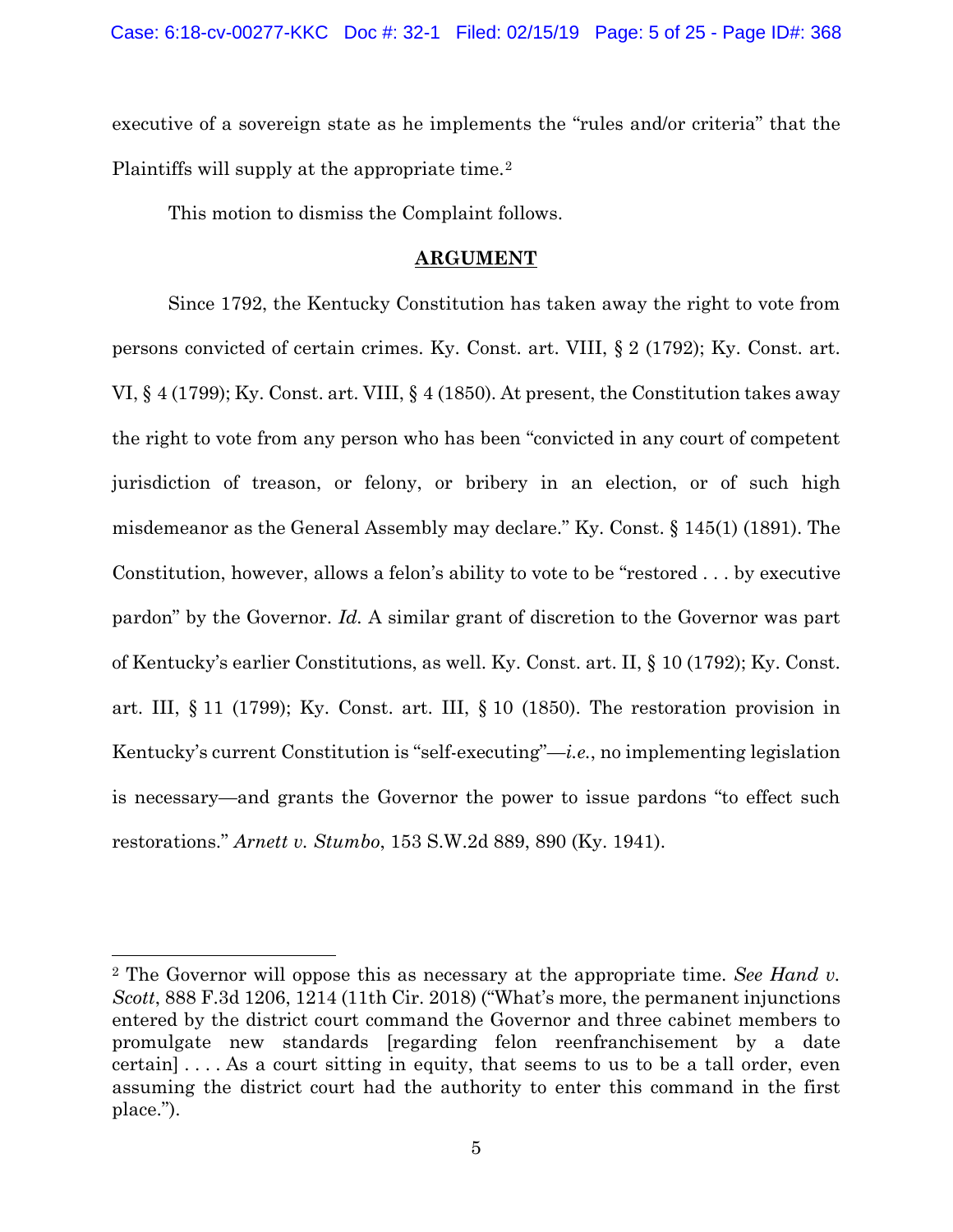Although the Governor's power to restore a felon's ability to vote is "selfexecuting," the General Assembly has adopted a "simplified process" for those seeking a restoration of their ability to vote. *See generally* KRS 196.045. Under this statutory process, the Department of Corrections is directed to create a monthly list of eligible offenders who have requested the ability to vote, to conduct an investigation to ensure that "all restitution has been paid and that there are no outstanding warrants, charges, or indictments," and to provide notice to the applicable Commonwealth's attorney(s) of the felon's restoration application under certain circumstances. KRS 196.045(1)(b)-(d). On a monthly basis, the Department of Corrections also is to inform the Governor of "eligible felony offenders" who have requested a restoration of rights. KRS 196.045(1)(e). The statute defines "eligible felony offenders" as those (i) who have reached the "maximum expiration of his or her sentence" or "received final discharge from the Parole Board"; (ii) who do not have any pending warrants, charges, or indictments; and (iii) who have paid full restitution. KRS 196.045(2). *But see* KRS 196.045(4).

Kentucky is not alone in prohibiting felons from voting. All but two states take away a felon's right to vote.[3](#page-5-0) The process by which these 48 states restore felons' ability to vote and the circumstances in which those restorations occur differ considerably. Some states restore a felon's ability to vote upon release from prison;

<span id="page-5-0"></span><sup>3</sup> Unless otherwise noted, the Governor's description of other states' practices is taken from the *amicus curiae* brief filed by Missouri and seven other states in the recent challenge to Florida's previous voting-restoration process. *See Hand v. Scott*, Case No. 18-11388, Brief of the State of Missouri & 7 Other States as *Amici Curiae*  Supporting Reversal, filed June 1, 2018 (11th Cir.). A copy is attached as Exhibit 1.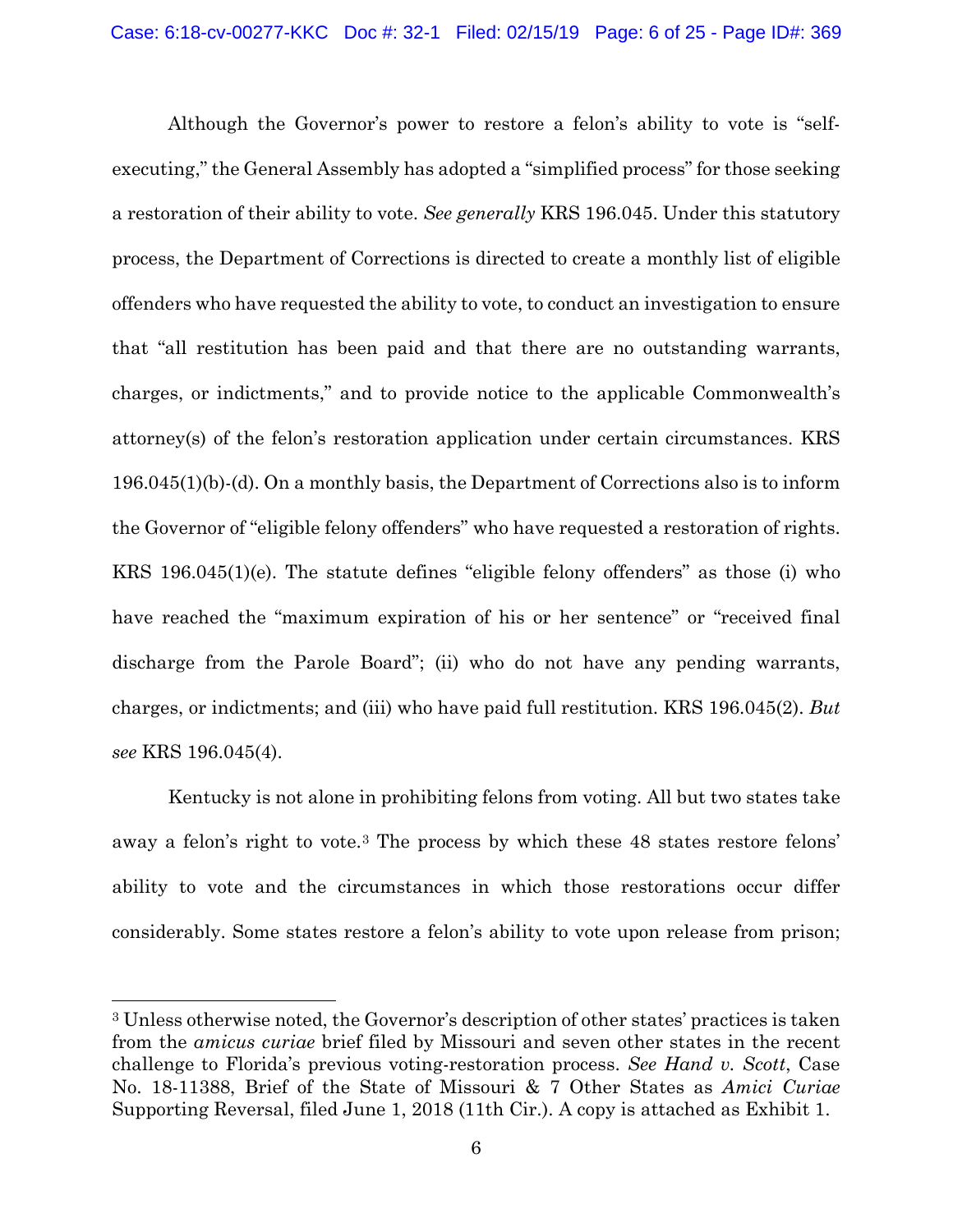#### Case: 6:18-cv-00277-KKC Doc #: 32-1 Filed: 02/15/19 Page: 7 of 25 - Page ID#: 370

others restore the ability to vote upon completion of probation or parole; and still others, like Kentucky, leave some or all restoration decisions to the discretion of a government official, usually the governor, a board, or a court.

The Plaintiffs' Complaint tries to cast Kentucky's reenfranchisement scheme as an outlier. (R. Doc. 31  $\P$  1). Kentucky, the Plaintiffs allege, is "one of just three states that deny the right to vote to *all* convicted felons until they successfully petition for the restoration of their civil rights." (*Id.*) But the Plaintiffs fail to mention that many more states, similar to Kentucky, give a government official discretion over at least some voting-restoration decisions. More specifically, in addition to Kentucky, the laws of at least 13 other states vest a government official with the discretion to decide some or all requests for a restoration of the ability to vote.[4](#page-6-0) Thus, if the Plaintiffs' current challenge to gubernatorial discretion succeeds, those 13 other states necessarily have an unconstitutional voting-restoration scheme, in whole or in part. Also, under the Plaintiffs' constitutional paradigm that forbids giving officials discretion over felon reenfranchisement, the President's pardon power in Article II Section 2 of the federal Constitution, which similarly grants ultimate discretion to the President, also is constitutionally suspect.[5](#page-6-1) The same fate will follow for other

<span id="page-6-1"></span><span id="page-6-0"></span><sup>4</sup> Ala. Code § 15-22-36, 15-22-36.1; Ariz. Rev. Stat. Ann. § 13-905(A); Del. Const. art. V, § 2; Fla. Const. art. VI, § 4(b) (as amended effective Jan. 8, 2019); Iowa Code § 914.2; Md. Code Ann., Election Law § 3-102(b)(3); Miss. Const. art. 5, § 124, Miss. Const. art. 12, §§ 241, 253; Neb. Rev. Stat. § 32-313(1); Nev. Rev. Stat. § 213.157; N.J. Stat. § 19:4-1(6)-(7); Tenn. Code Ann. § 40-29-204; Va. Const. art. II, § 1; Wyo. Stat. Ann. § 7-13-105. This list also technically should include Washington's restoration regime, which gives sentencing courts some discretion to revoke the ability to vote after it has been provisionally restored. Wash. Rev. Code  $\S 29A.08.520(2)(a)$ . <sup>5</sup> In the recent Florida litigation, the plaintiffs, who raised essentially the same First Amendment claims pressed here, more or less conceded before the Eleventh Circuit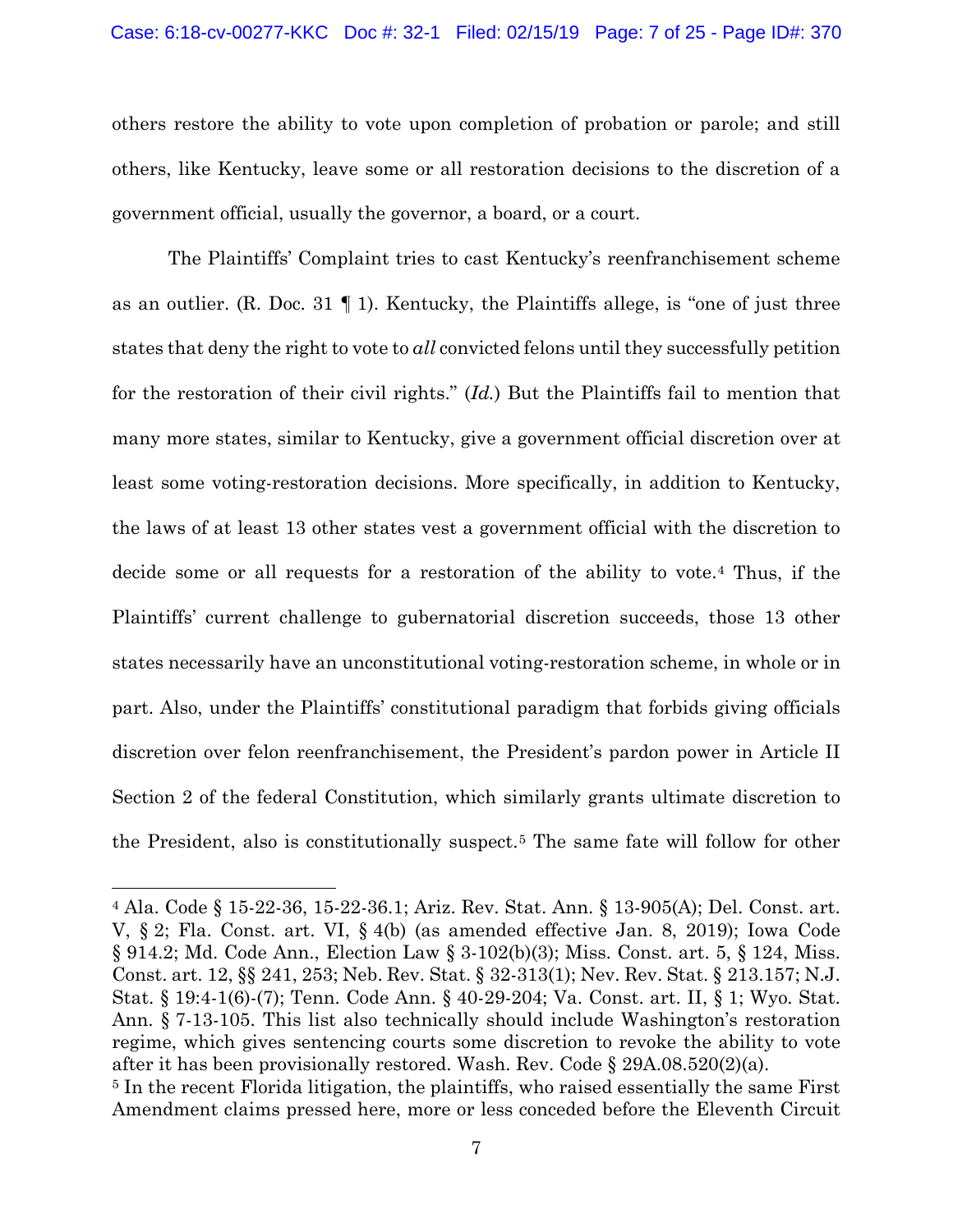## Case: 6:18-cv-00277-KKC Doc #: 32-1 Filed: 02/15/19 Page: 8 of 25 - Page ID#: 371

discretionary powers given to government officials, like restoring a felon's ability to serve on a jury (*e.g.*, KRS 29A.080(2)(e)) and restoring a felon's ability to possess a gun (*e.g.*, KRS 527.040(1)(a)).

With good reason, the Plaintiffs' First Amendment theory has never been ultimately successful in court. *See Hand v. Scott*, 888 F.3d 1206, 1212 (11th Cir.  $2018$ <sup>[6](#page-7-0)</sup> (finding such a First Amendment claim is unlikely to prevail and summarizing that "every First Amendment challenge to a discretionary vote-restoration regime we've found has been summarily rebuffed"); *Kronlund v. Honstein*, 327 F. Supp. 71, 73 (N.D. Ga. 1971) (rejecting a First Amendment challenge); *Farrakhan v. Locke*, 987 F. Supp. 1304, 1314 (E.D. Wash. 1997) (same); *Howard v. Gilmore*, 205 F.3d 1333, 2000 WL 203984, at \*1 (4th Cir. 2000) (unpublished) (per curiam) (same); *Johnson v. Bush*, 214 F. Supp. 2d 1333, 1338 (S.D. Fla. 2002) (same), *aff'd sub nom. Johnson v. Governor of Fla.*, 405 F.3d 1214 (11th Cir. 2005) (en banc); *Hayden v. Pataki*, 2004 WL 1335921, at \*6 (S.D.N.Y. June 14, 2004) (same). In fact, the Supreme Court "ha[s]

that their constitutional challenge, if sustained, would alter the President's pardon power. *See Hand v. Scott*, Case No. 18-11388, Oral Argument at 28:28-35:39, July 25, 2018 (11th Cir.), *available at* http://www.ca11.uscourts.gov/oral-argumentrecordings?title=18-11388&field\_oar\_case\_name\_value=&field\_oral\_argument\_date value%5Bvalue%5D%5Byear%5D=&field oral argument date value%5Bvalue%5 D%5Bmonth%5D= (last visited Feb. 14, 2019).

<span id="page-7-0"></span><sup>6</sup> The Eleventh Circuit has been asked to vacate its decision in *Hand*, which stayed a district court's judgment invalidating Florida's previous felon-reenfranchisement scheme, on the basis that Florida's new regime, passed by the voters in November 2018, moots the appeal. Even if this occurs, the Eleventh Circuit's thorough stay decision in *Hand* can still be relied upon as persuasive authority. *See, e.g.*, *Gutter v. E.I. DuPont de Nemours & Co.*, 2001 WL 36086589, at \*6 (S.D. Fla. Mar. 27, 2001); *SmartData, S.A. v. Amazon.com, Inc.*, 2015 WL 6955000, at \*2 (N.D. Cal. Nov. 10, 2015).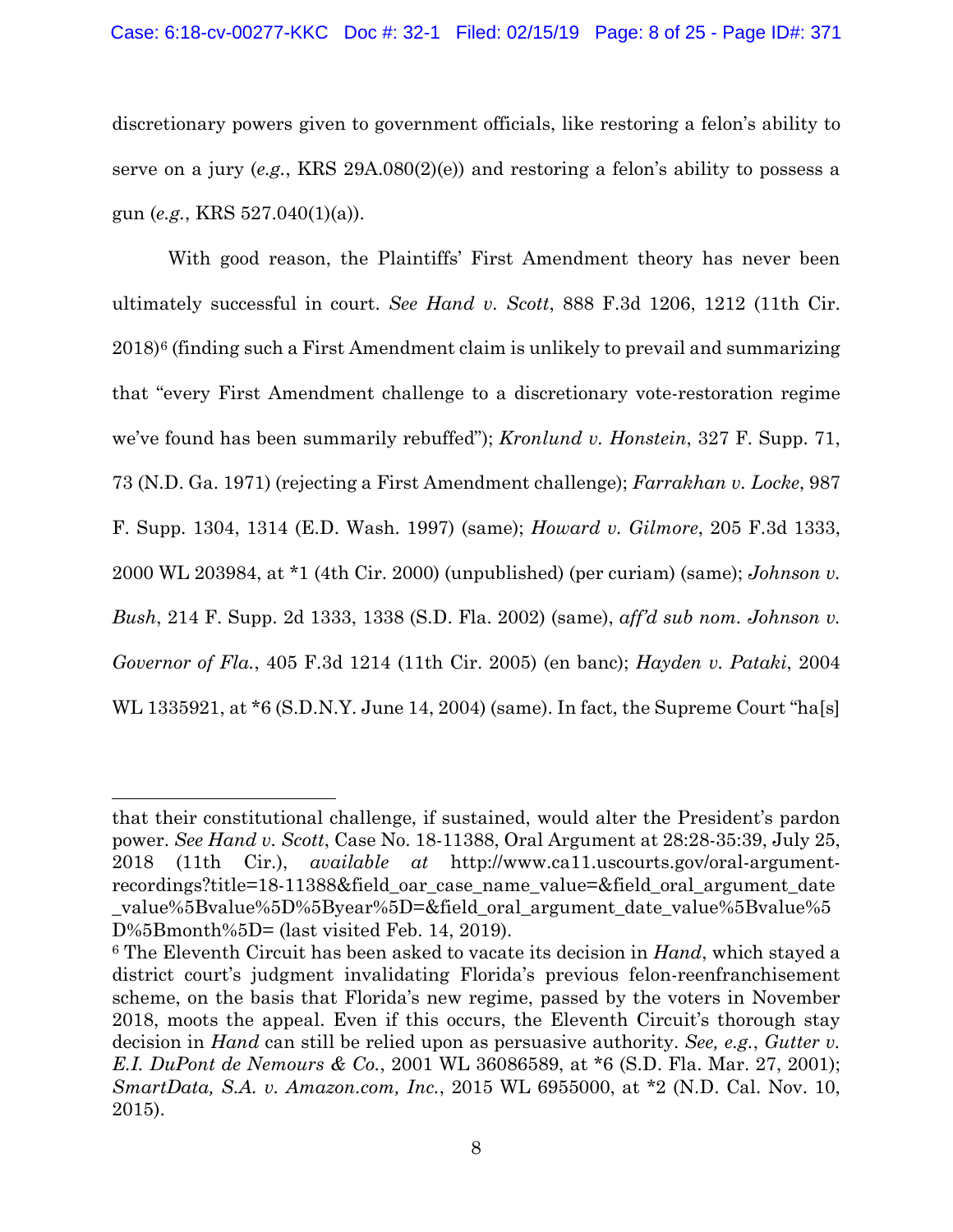strongly suggested in *dicta* that exclusion of convicted felons from the franchise violates *no constitutional provision*." *Richardson*, 418 U.S. at 53 (emphasis added).

As explained below, the Court should dismiss this matter. At least five of the Plaintiffs have jurisdictional problems preventing them from bringing their claims, and, in any event, all of the Plaintiffs' claims fail on the merits.

# **I. The Court lacks jurisdiction over the claims of five of the Plaintiffs.[7](#page-8-0)**

Before addressing the merits of this matter, the Court must determine whether the Plaintiffs possess standing to press their claims. To establish Article III standing, a plaintiff must allege that:

(1) he has suffered an injury-in-fact that is both "(a) concrete and particularized, and (b) actual or imminent, not conjectural or hypothetical"; (2) the injury is fairly traceable to the defendant's conduct; and (3) it is likely that the injury will be redressed by a favorable decision.

*Binno v. Am. Bar Ass'n*, 826 F.3d 338, 344 (6th Cir. 2016). Under this three-part test, the Court should hold that Plaintiffs Deric James Lostutter, Bryan LaMar Comer, Roger Wayne Fox II, Bonifacio R. Aleman, and Margaret Sterne have failed to establish their standing. *See* Fed. R. Civ. P. 12(b)(1) (allowing dismissal for lack of subject-matter jurisdiction). Alternatively, if the Court does not credit Ms. Sterne's demonstrably wrong allegation that she cannot vote, the Court should find this lawsuit moot as to her.

<span id="page-8-0"></span><sup>7</sup> Although not necessary because of the jurisdictional nature of standing, the Governor reserves the right to challenge the standing of the other three Plaintiffs after discovery, if this case gets that far.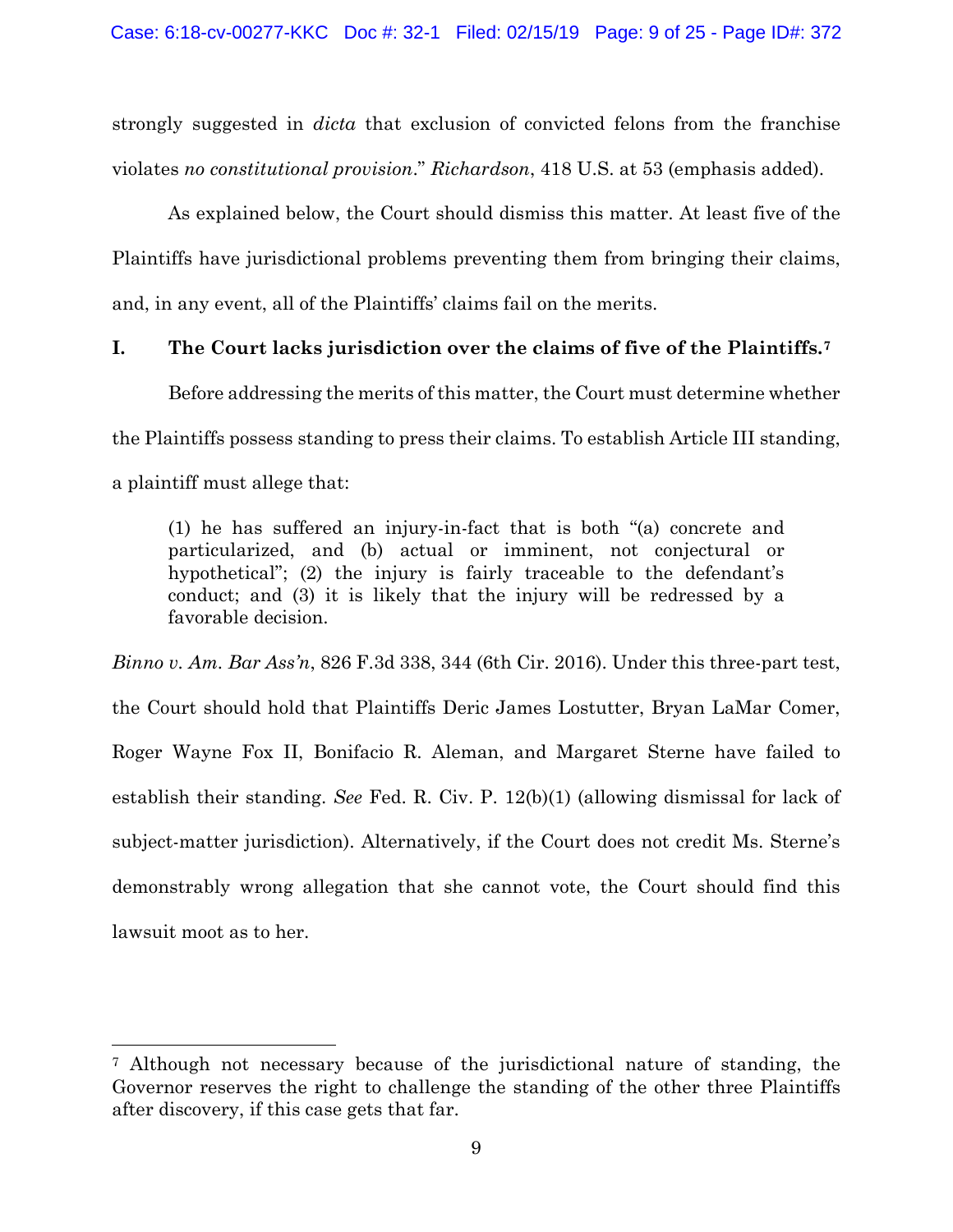Plaintiffs Lostutter, Comer, Fox, and Aleman challenge Kentucky's discretionary reenfranchisement regime, but, by their own admission, they have not actually applied to Governor Bevin for a restoration of their ability to vote. (R. Doc. 31 ¶ 7 ("Mr. Aleman, Ms. Sterne, and Mr. Comer have finished their full sentences but not yet applied for restoration of their right to vote.") ("Mr. Fox has not yet applied for the restoration of his voting rights. And Mr. Lostutter is on probation until 2021 and has not yet applied for restoration of his voting rights.")). Because Messrs. Lostutter, Comer, Fox, and Aleman have not even initiated the process that they challenge, they cannot allege an injury-in-fact of being subjected to Kentucky's reenfranchisement scheme. Nor can they challenge their inability to vote. *See El-Amin v. McDonnell*, 2013 WL 1193357, at \*5 (E.D. Va. Mar. 22, 2013) ("Since he has not applied for restoration of his voting rights, he has suffered no denial, or other injury, that would allow him to challenge the *reinstatement process* as well.").

These Plaintiffs cannot get around this problem on the basis that they imminently will be subject to Kentucky's voting-restoration process. For one thing, nowhere in the Complaint do they actually allege that they will imminently apply for a restoration of the ability to vote. (R. Doc. 31 ¶¶ 7-8, 17-22). There's a reason for that omission. Mr. Aleman concedes that he completed his sentence almost a decade ago and still has not applied to the Governor (*id.* ¶¶ 7, 17); Mr. Lostutter alleges that his sentence will not be complete until 2021 (*id.* ¶ 7), while Mr. Fox's will not be complete until March 2019 (*id.*); and Mr. Comer claims that his voting rights were removed based upon a conviction that dates all the way to 2002, after which he never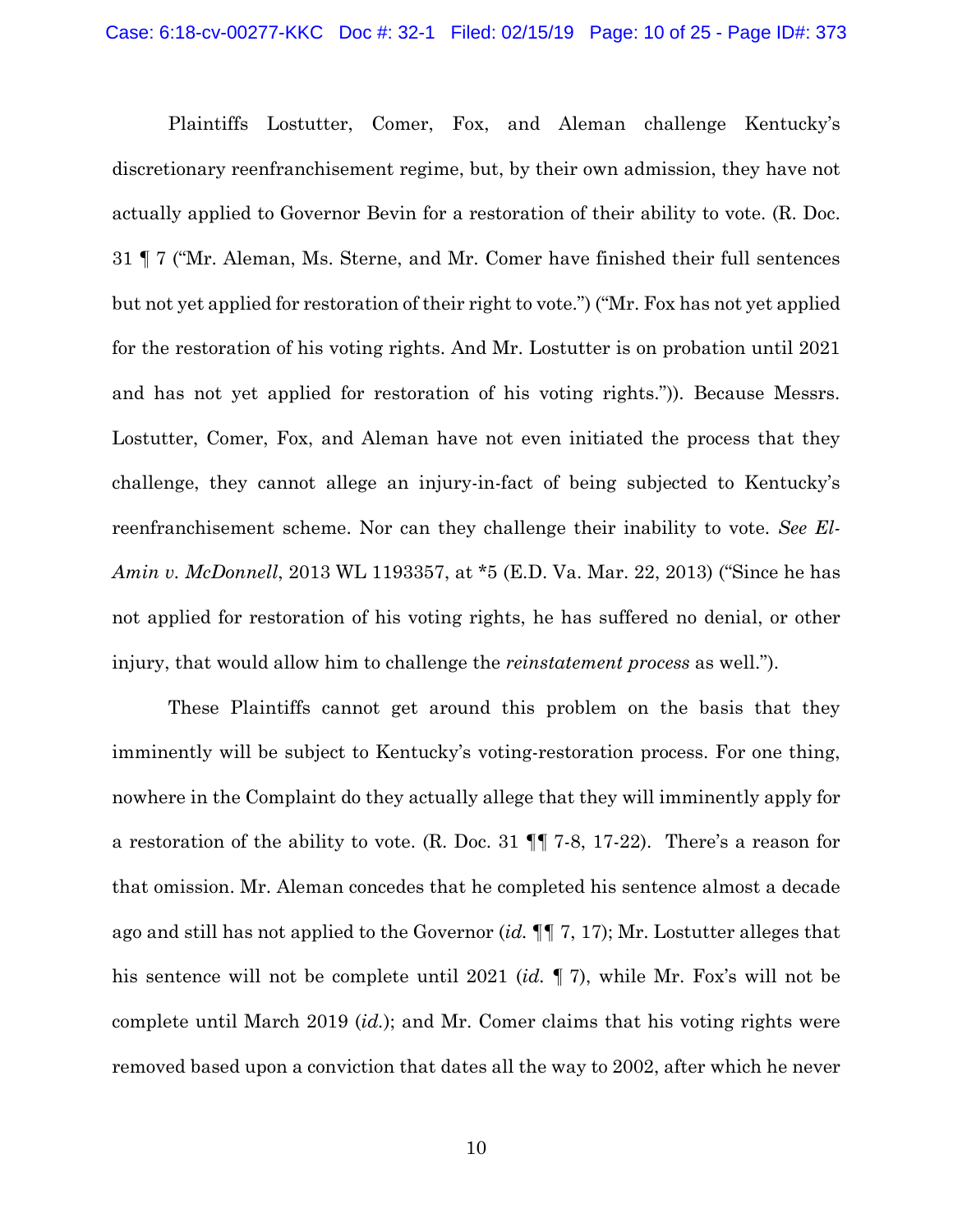applied to recover his ability to vote (*id.* ¶¶ 7, 19). In light of these allegations, these Plaintiffs' bare allegation that they wish to vote in "future primary and general elections" (*id.* ¶ 22)—the date of which is not even specified—does not amount to a plausible injury-in-fact that is imminent, but instead one that is merely "conjectural or hypothetical." *See Binno*, 826 F.3d at 344.

Accepting the allegations in the Complaint as true, Ms. Sterne's claims also should be dismissed for lack of standing. (R. Doc. 31 ¶ 7 (alleging that Ms. Sterne has not applied to the Governor to have her ability to vote restored)). However, as the attached executive order shows, Ms. Sterne has in fact received a restoration of her ability to vote. *See* Exhibit 2, Sterne Executive Order (Dec. 20, 2018); *see also Rogers v. Stratton Indus., Inc.*, 798 F.2d 913, 918 (6th Cir. 1986) ("It cannot be overlooked, however, that with an appropriate Rule 12(b)(1) motion a court can and should *resolve* factual disputes."). Because Ms. Sterne can now vote, and because this lawsuit only requests declaratory and injunctive relief going forward, this lawsuit is moot as to her. *See Howard v. Tennessee*, 740 F. App'x 837, 840 (6th Cir. 2018) (unpublished) ("[W]e agree that by registering him to vote the State mooted Howard's claim that the Department's in-person application procedures violate the NVRA."). Thus, Ms. Sterne should be dismissed from this matter either for lack of standing or because the lawsuit is moot as to her.

## **II. The Court should dismiss this matter on the merits.**

For any Plaintiff who possesses standing to prosecute this matter, the Court should dismiss his or her claims for failure to state a claim. To overcome a Rule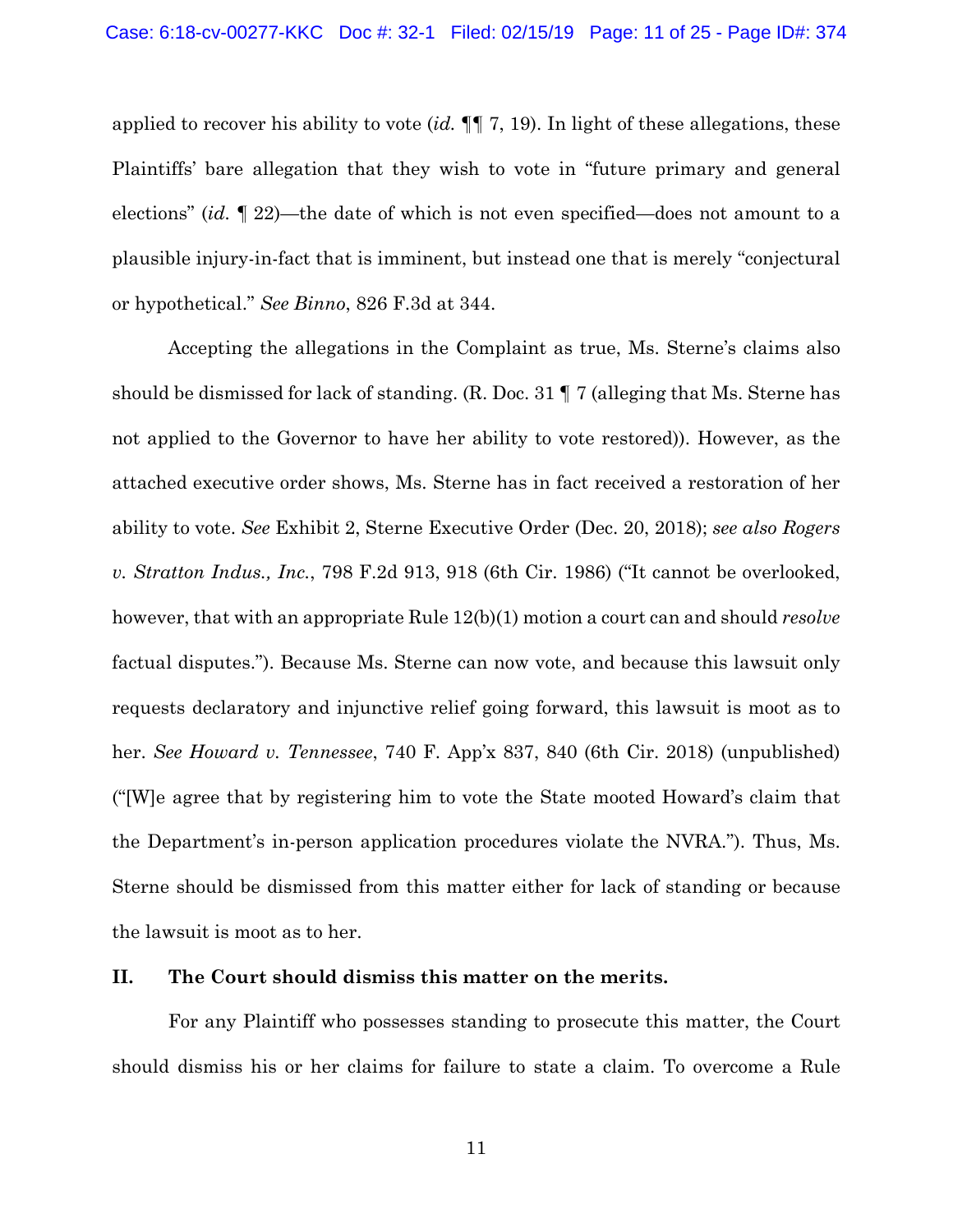12(b)(6) motion, a plaintiff must plead "enough facts to state a claim to relief that is plausible on its face." *Bell Atl. Corp. v. Twombly*, 550 U.S. 544, 570 (2007). In considering a Rule 12(b)(6) motion, the Court need not accept as true "legal conclusions or unwarranted factual inferences." *Theile v. Michigan*, 891 F.3d 240, 243 (6th Cir. 2018) (citation omitted).

The Plaintiffs have brought two claims under the First Amendment. First, they allege that Kentucky's scheme for voting-rights restoration "contain[s] no constraints on and no rules or criteria for the Governor's discretionary power to grant or deny applications for the restoration of voting rights." (R. Doc. 31 ¶ 46). In their view, allowing the Governor to possess what they label as "unfettered official discretion" violates the First Amendment. (*Id.*) Second, they claim that Kentucky's process for voting-rights restoration lacks "reasonable, definite time limits in processing applications for restoration of voting rights and issuing final decisions." (*Id.* ¶ 54). This, they say, is a "scheme of unfettered official discretion" that purportedly violates the First Amendment. (*Id.* ¶ 57). Both of these claims should be dismissed under Rule 12(b)(6) for failure to state a claim.

# **A. Discretionary reenfranchisement schemes do not violate the First Amendment.**

Granting discretion to a government official, like the Governor, to decide whether to restore a felon's ability to vote—as more than a dozen states do in some form—does not violate the First Amendment. The Plaintiffs do not plausibly allege (because they have no basis to do so) that the Governor has exercised his restoration

12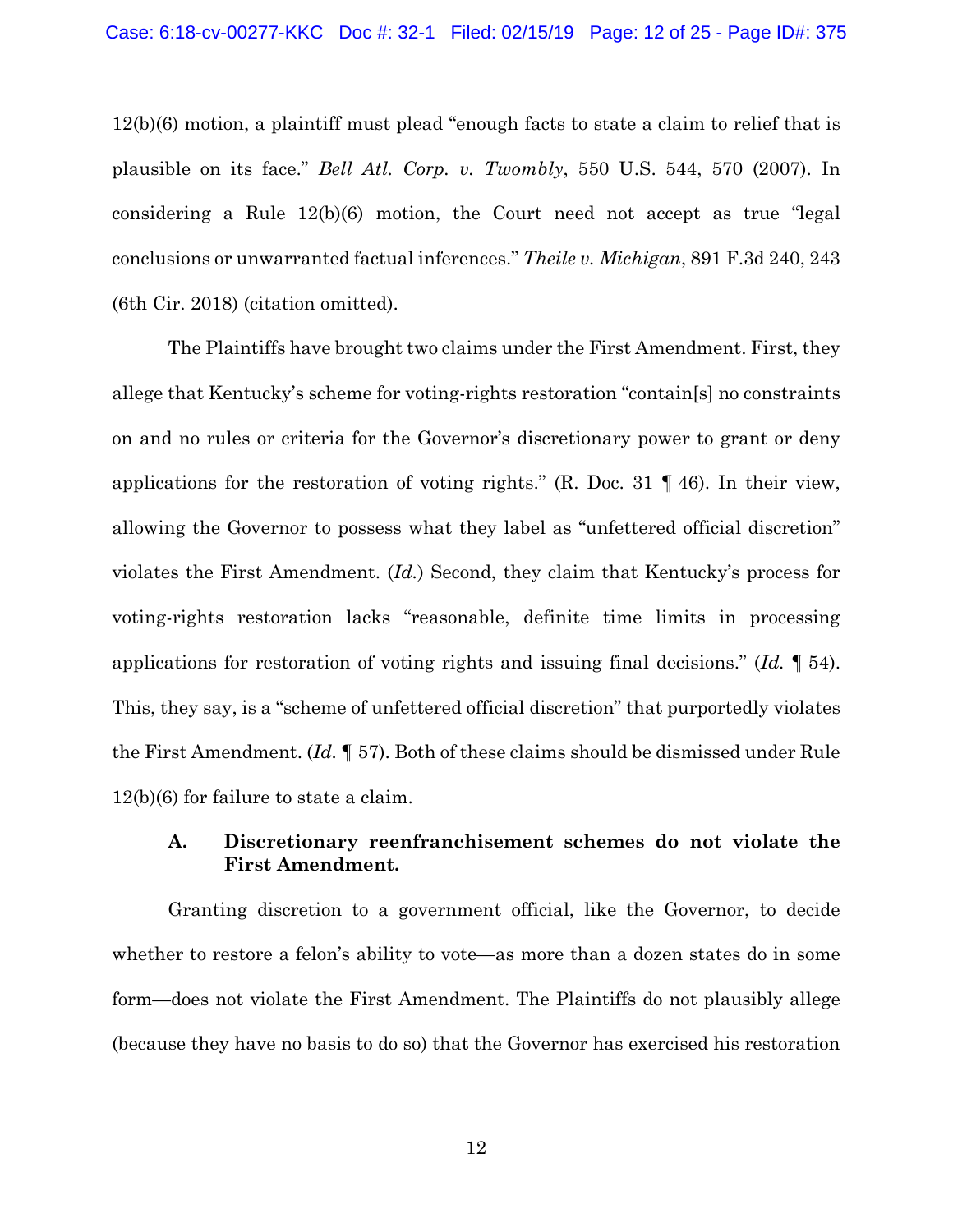power in a discriminatory or arbitrary fashion.[8](#page-12-0) Instead, they claim that it is facially unconstitutional to grant the Governor discretion over felon reenfranchisement because that discretion alone creates a "risk" of discriminatory or arbitrary treatment. (R. Doc. 31 ¶¶ 3, 45, 53, 56). In other words, according to the Plaintiffs, a mere "risk" of discriminatory or arbitrary treatment, no matter how small the risk, makes Kentucky's restoration regime unconstitutional in all circumstances, regardless of whether the Governor actually acts in a discriminatory or arbitrary fashion, which the Plaintiffs do not even plausibly allege has happened. This claim is as legally baseless as it sounds.

By way of background, Section 2 of the Fourteenth Amendment expressly permits a state to take away a felon's ability to vote. It states in full (as enacted):

Representatives shall be apportioned among the several States according to their respective numbers, counting the whole number of persons in each State, excluding Indians not taxed. But when the right to vote at any election for the choice of electors for President and Vice-President of the United States, Representatives in Congress, the Executive and Judicial officers of a state, or the members of the Legislature thereof, is denied to any of the male inhabitants of such State, being twenty-one years of age, and citizens of the United States, or in any way abridged, *except for participation in rebellion, or other crime*, the basis of representation therein shall be reduced in the proportion which the number of male citizens shall bear to the whole number of male citizens twenty-one years of age in such State.

<span id="page-12-0"></span><sup>8</sup> If the Plaintiffs had a good-faith basis to make such a claim, at least some of that claim could be brought under the Fourteenth Amendment's Equal Protection Clause. *See Hunter v. Underwood*, 471 U.S. 222, 227-29 (1985) (allowing an equal-protection challenge to a disenfranchisement regime that had both the purpose and the effect of invidious discrimination). Notably, the Plaintiffs chose not to allege an equalprotection claim. The Plaintiffs do allege, without explanation, that "the Governor actually does make decisions in a wholly arbitrary manner" (R. Doc. 31 ¶ 38), but the Court need not credit that allegation. The Plaintiffs offer no factual allegations to support this bald assertion. *See Theile*, 891 F.3d at 243 (holding that a court need not accept as true "unwarranted factual inferences" (citation omitted)).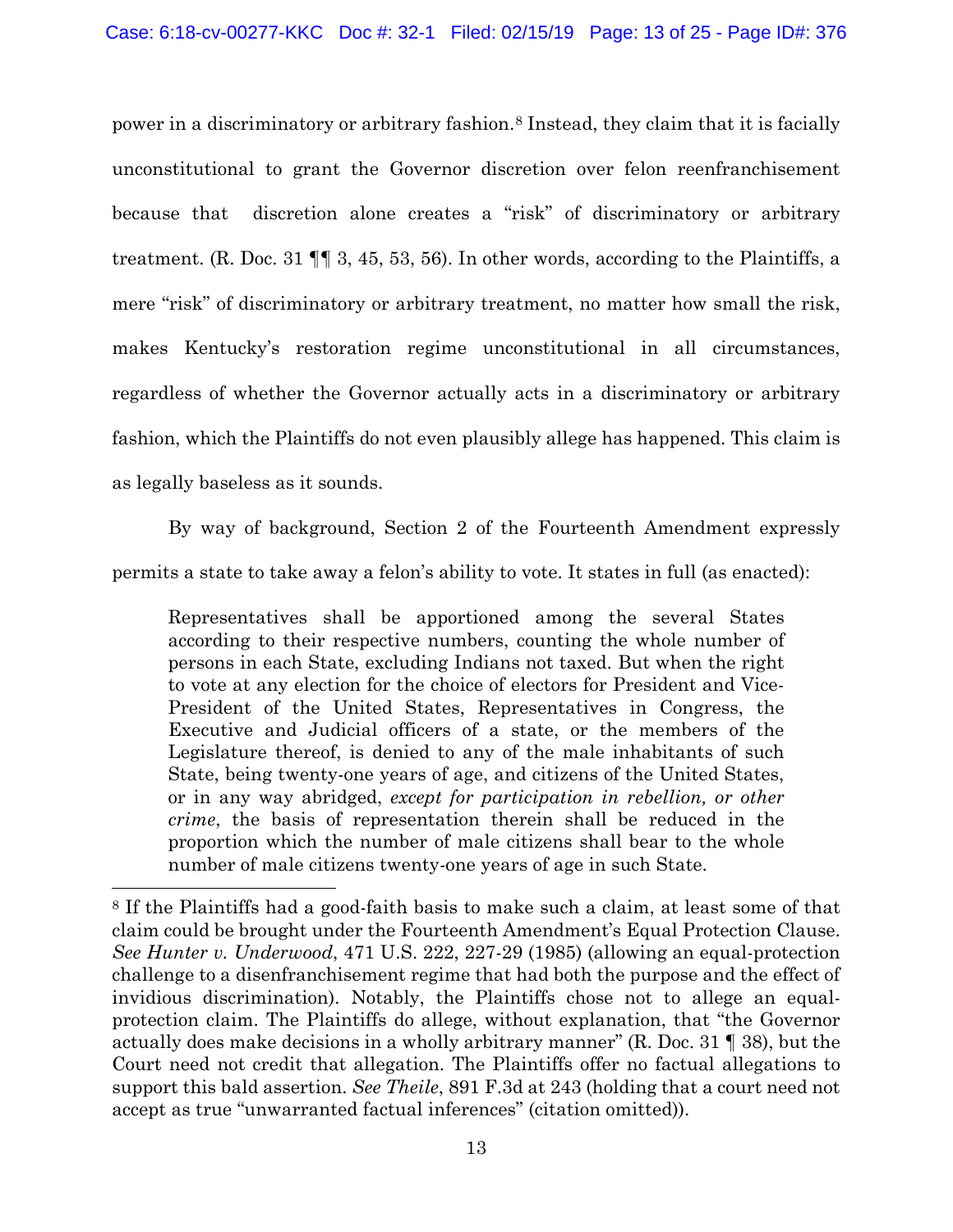U.S. Const. Amend XIV, § 2 (emphasis added). Interpreting this provision, the Supreme Court has concluded that the "exclusion of felons from the vote has an affirmative sanction in s[ection] 2 of the Fourteenth Amendment." *Richardson*, 418 U.S. at 54. States, the Supreme Court has held, may constitutionally "exclude from the franchise convicted felons who have completed their sentences and paroles." *Id.*  at 56.

One of the first notable challenges to felon reenfranchisement arose in Florida. The plaintiff there, much like the Plaintiffs here, claimed that the discretionary nature of a voting-rights restoration process was unconstitutional. *See Beacham v. Braterman*, 300 F. Supp. 182, 183 (S.D. Fla. 1969) ("Plaintiff seeks to enjoin the Governor of Florida from continuing to grant and deny petitions for pardons in a purely discretionary manner without resort to specific standards . . . ."). The *Beacham* plaintiff based this claim on the Fourteenth Amendment's Equal Protection Clause and Due Process Clause as opposed to the First Amendment. *Id.* The threejudge district court rejected the plaintiff's Fourteenth Amendment claim because "[t]he discretionary power to pardon has long been recognized as the peculiar right of the executive branch of government." *Id.* at 184 (collecting cases). The three-judge court continued: "Where the people of a state have conferred unlimited pardon power upon the executive branch of their government, the exercise of that power should not be subject to judicial intervention." *Id.*

The *Beacham* plaintiff challenged this holding in an appeal to the Supreme Court, asking the Court to determine whether Florida's discretionary pardon regime

14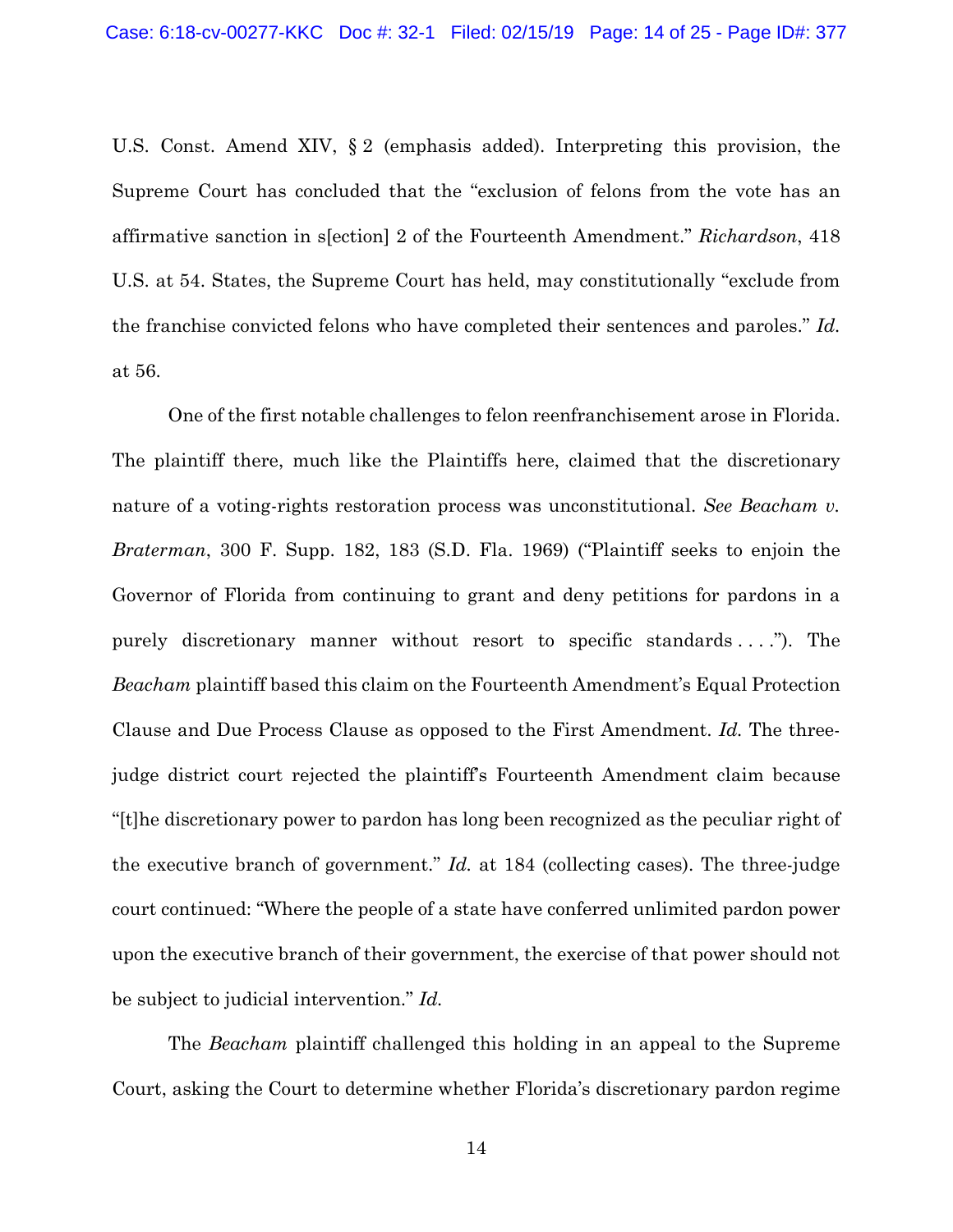"violate[s] the Constitution in that there are no ascertainable standards governing the recovery of the fundamental right to vote." Jurisdictional Statement, *Beacham v. Braterman*, 1969 WL 136703, at \*3 (July 26, 1969). The Supreme Court, however, summarily affirmed the district court's decision. 396 U.S. 12 (1969).

A summary affirmance by the Supreme Court, like that in *Beacham*, affirms the district court's judgment, which necessarily includes the reasoning that was "essential to sustain that judgment." *See Ill. St. Bd. of Elections v. Socialist Workers Party*, 440 U.S. 173, 182 (1979). All such aspects of a summary affirmance therefore are binding on this Court. *See United States v. Landham*, 251 F.3d 1072, 1086 (6th Cir. 2001). The summary affirmance in *Beacham* means that it does not violate the Fourteenth Amendment's Due Process Clause or Equal Protection Clause to grant or deny a felon's request for reenfranchisement "even though the Governor and selected cabinet officers did so in the absence of any articulable standards." *Hand*, 888 F.3d at 1208. More generally, the Supreme Court's summary affirmance in *Beacham*  "establishes the broad discretion of the executive to carry out a standardless clemency regime." *Id.*

Likely because of *Beacham*, the Plaintiffs opted not to bring a Fourteenth Amendment challenge to Kentucky's discretionary voting-restoration regime. Instead, they brought the same claim rejected in *Beacham*, but this time they brought it under the First Amendment. For the reasons that follow, the Plaintiffs' attempt to repackage a failed claim under a different constitutional provision does not change the result from *Beacham*.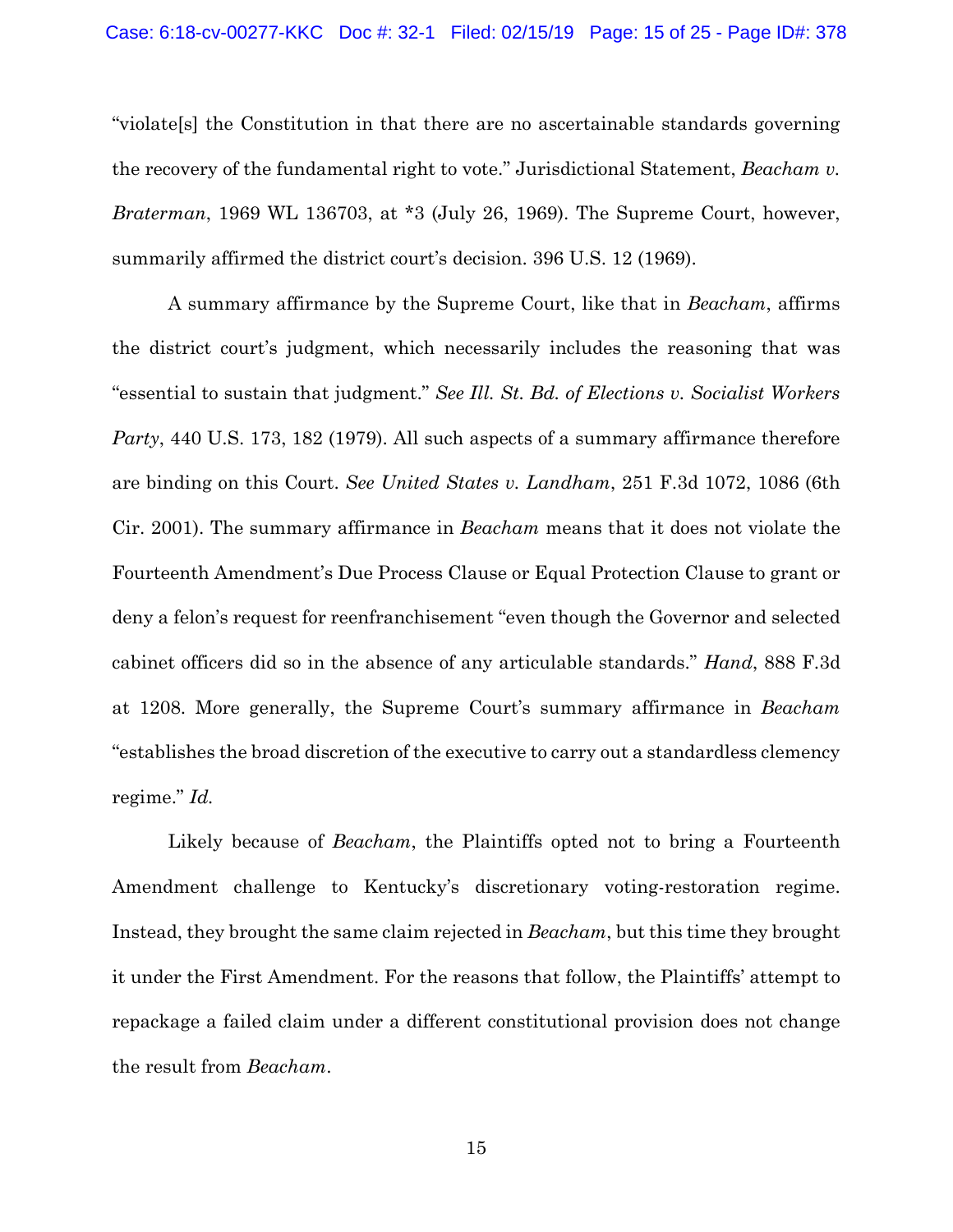First, because the Plaintiffs' right to vote has been constitutionally taken away, the Plaintiffs have no First Amendment right to assert. As discussed above, Section 2 of the Fourteenth Amendment contains an "affirmative sanction" allowing states to take away a felon's right to vote. *Richardson*, 418 U.S. at 54. There is no corresponding requirement, constitutional or otherwise, that Kentucky must immediately or even eventually restore the Plaintiffs' ability to vote after they complete their sentences or paroles. *See Harvey v. Brewer*, 605 F.3d 1067, 1079 (9th Cir. 2010) (O'Connor, J.) ("[O]nce a felon is properly disenfranchised a state is at liberty to keep him in that status indefinitely and never revisit that determination."). In fact, *Richardson* specifically holds that a state may "exclude from the franchise convicted felons who have *completed their sentences and paroles*." 418 U.S. at 56 (emphasis added). The "affirmative sanction" recognized in *Richardson* would be meaningless if the First Amendment is construed to implicitly withdraw the authority that Section 2 of the Fourteenth Amendment expressly grants. In short, having properly lost their right to vote, the Plaintiffs no longer have any constitutional entitlement to exercise the franchise.

This is settled law in the Sixth Circuit.[9](#page-15-0) In *Johnson v. Bredesen*, 624 F.3d 742 (6th Cir. 2010), the plaintiffs challenged Tennessee's reenfranchisement scheme, which conditioned voting restoration on full payment of restitution and child support.

<span id="page-15-0"></span><sup>9</sup> Even the lone district court to invalidate a discretionary-restoration regime all but acknowledged that its holding was contrary to Sixth Circuit precedent. *Hand v. Scott*, 285 F. Supp. 3d 1289, 1295 n.5 (N.D. Fla. 2018), *judgment stayed by* 888 F.3d 1206 (11th Cir. 2018) ("This Court, however, acknowledges non-binding authority from some circuit courts stating that former felons do not have a fundamental right to vote.").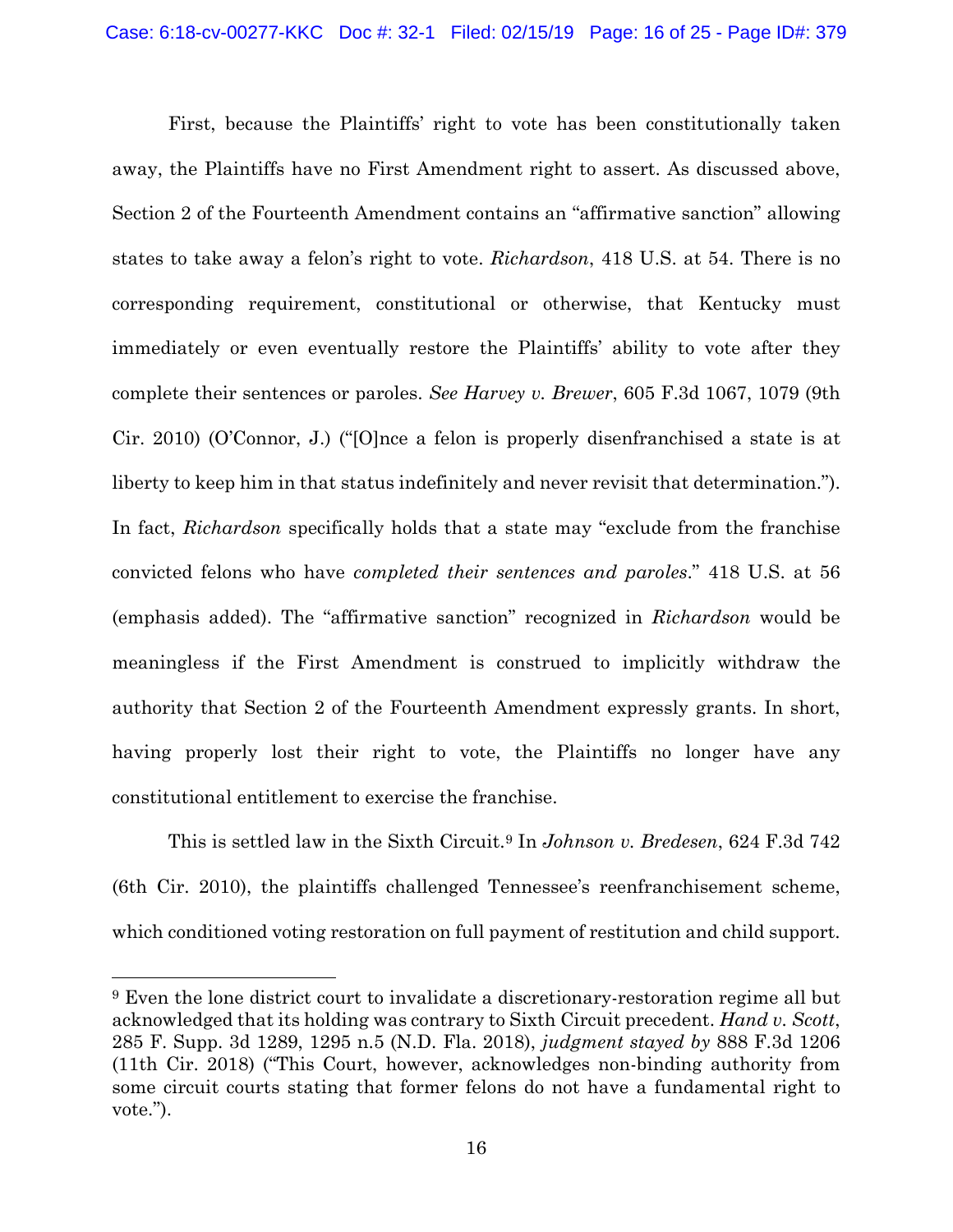*Id.* at 744. The *Johnson* plaintiffs brought both an equal-protection challenge and one based on the Twenty-Fourth Amendment's ban on poll taxes. *Id.* at 746-51. In rejecting those claims, the Sixth Circuit squarely held that felons who have lost the right to vote do not have a constitutionally protected interest in having their ability to vote restored. The Court explained: "Having lost their voting rights, Plaintiffs lack *any fundamental interest to assert*." *Id.* at 746 (emphasis added). Because the *Johnson*  plaintiffs lacked any fundamental interest, *Johnson* described restoring a felon's ability to vote as a mere "statutory benefit"—*i.e.*, an interest not of constitutional dimension. *Id.* at 749. The Sixth Circuit further held that "Tennessee's reenfranchisement conditions . . . merely relate to the restoration of a civil right to which Plaintiffs *have no legal claim* . . . ." *Id.* at 748-49 (emphasis added). Because, under *Johnson*, felons have no "fundamental interest" in and no "legal claim" to having their ability to vote restored, they have no First Amendment right to assert. As *Johnson* put it, "the re-enfranchisement law at issue does not deny or abridge any rights; it only restores them. As convicted felons constitutionally stripped of their voting by virtue of their convictions, *Plaintiffs possess no right to vote* . . . ." *Id.* at 751 (emphasis added).

That holding is dispositive of the Plaintiffs' claims here. The Plaintiffs have acknowledged that their First Amendment claims naturally depend upon them having a First Amendment interest to assert. They plead that "conditioning the enjoyment of a *fundamental constitutional right* on the exercise of unfettered official discretion and arbitrary decision-making violates the First Amendment to the United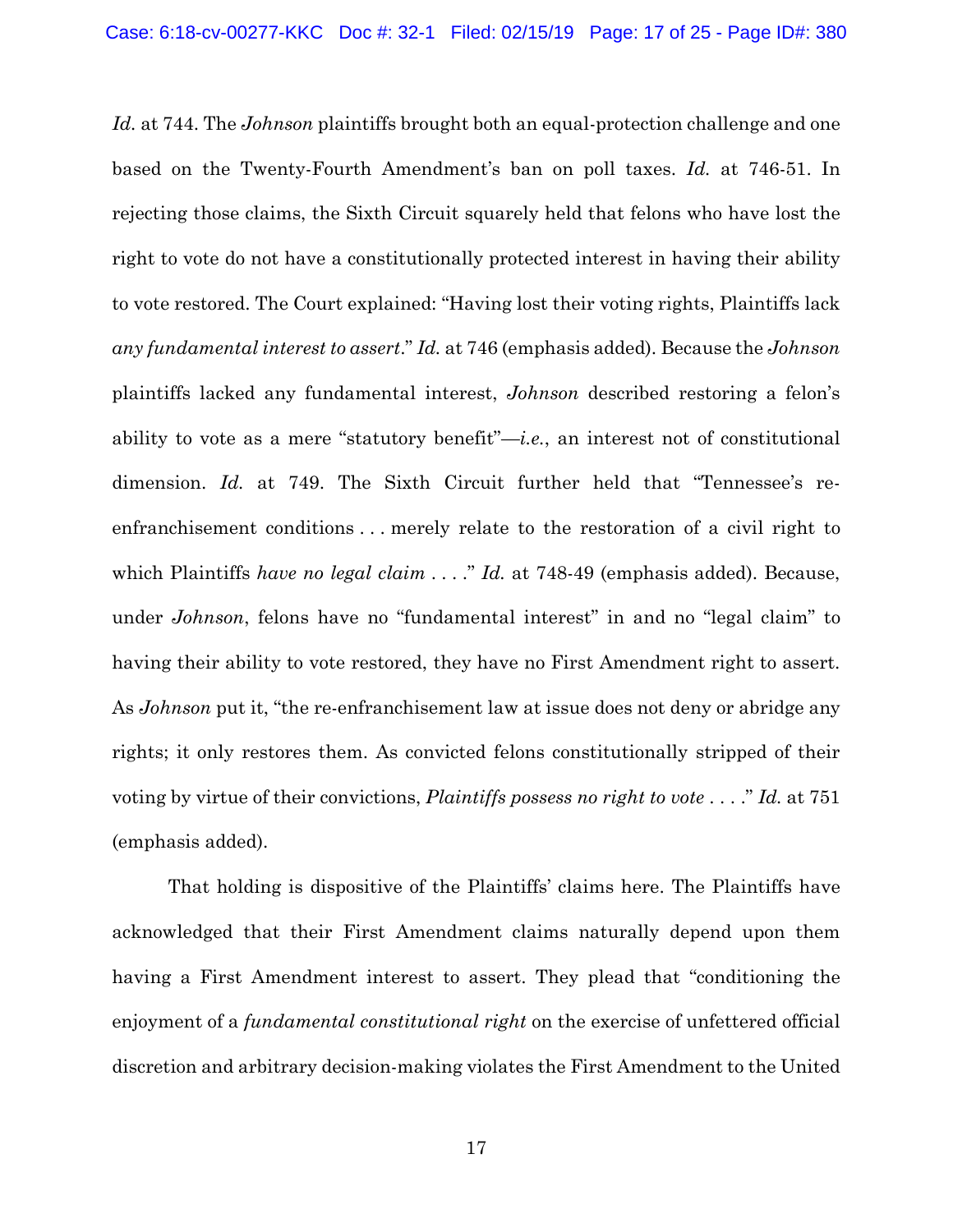States Constitution." (R. Doc. 31 ¶ 3 (emphasis added)). But this allegation of a "fundamental constitutional right" is irreconcilable with *Johnson*, which squarely holds that those in the Plaintiffs' shoes "lack any fundamental interest to assert." 624 F.3d at 746; *Wesley v. Collins*, 791 F.2d 1255, 1261 (6th Cir. 1986) ("It is undisputed that a state may constitutionally disenfranchise convicted felons, and that the right of felons to vote is not fundamental." (internal citation omitted)). Because the Plaintiffs lack any constitutional right in having their ability to vote restored—as *Johnson* put it, they have no "legal claim" and "no right to vote"—it cannot violate the First Amendment for Governor Bevin to exercise discretion over an ability to which they no longer have a constitutional entitlement.

Second, the Plaintiffs' First Amendment theory fails because discretionaryclemency regimes, like Kentucky's, have long been a constitutional way for a government official to exercise "executive grace" as he or she sees fit. In *Connecticut Board of Pardons v. Dumschat*, 452 U.S. 458 (1981), for example, an inmate challenged the parole board's failure "to provide him with a written statement of reasons for denying his commutation" as a violation of the Fourteenth Amendment's Due Process Clause. *Id.* at 461. The Supreme Court rejected this claim, holding that "pardon and commutation decisions have not traditionally been the business of courts; as such, they are rarely, if ever, appropriate subjects for judicial review." *Id.*  at 464. An inmate's right to clemency, the Court emphasized, is "simply a unilateral hope" that rests on "purely subjective evaluations and on predictions of future behavior by those entrusted with the decision." *See id.* at 464-65. A plurality of the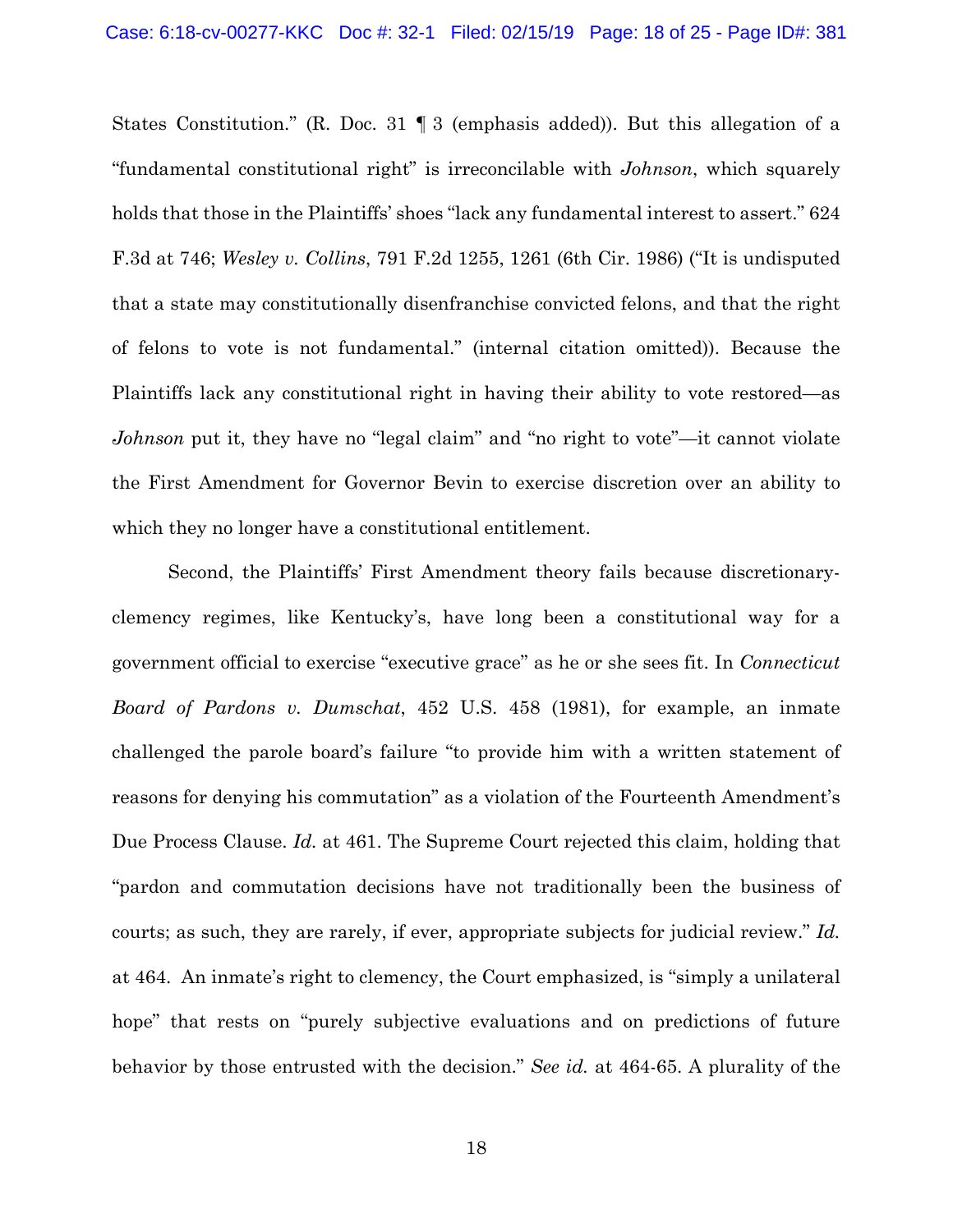Supreme Court later explained that "the heart of executive clemency" is "to grant clemency as a matter of grace, thus allowing the executive to consider a wide range of factors not comprehended by earlier judicial proceedings and sentencing determinations." *Ohio Adult Parole Auth. v. Woodard*, 523 U.S. 272, 280-81 (1998) (plurality). The plurality therefore affirmed that "[u]nder *any* analysis, the Governor's executive discretion need not be fettered by the types of procedural protections sought by respondent."[10](#page-18-0) *Id.* at 282 (emphasis added).

*Dumschat* and *Woodard* decisively reject the Plaintiffs' assertion that a hypothetical "risk" of discriminatory or arbitrary conduct raises constitutional problems. The same "risk" on which the Plaintiffs base their claims obviously also was present in *Dumschat* and *Woodard*. These cases nevertheless hold that executive discretion is an intrinsic and constitutional aspect of executive clemency. The Plaintiffs likely will try to minimize *Dumschat* and *Woodard* because they dealt with the Due Process Clause of the Fourteenth Amendment, not the First Amendment. But if the Due Process Clause—the Constitution's guarantee of process—does not require specific procedures for executive clemency, it logically follows that the discretionary nature of clemency cannot be attacked on process grounds under the First Amendment.<sup>[11](#page-18-1)</sup> The Eleventh Circuit agrees: "If a state pardon regime need not

<span id="page-18-0"></span><sup>10</sup> Justice O'Connor's *Woodard* concurrence, which three other justices joined, agreed with this conclusion, except in the most egregious of cases (which the Plaintiffs have not alleged occurred here). 523 U.S. at 289 (O'Connor, J., concurring in part and concurring in the judgment) ("Judicial intervention might, for example, be warranted in the face of a scheme whereby a state official flipped a coin to determine whether to grant clemency, or in a case where the State arbitrarily denied a prisoner any access to its clemency process.").

<span id="page-18-1"></span><sup>11</sup> Nor can the Plaintiffs distinguish *Dumschat* and *Woodard* on the basis that they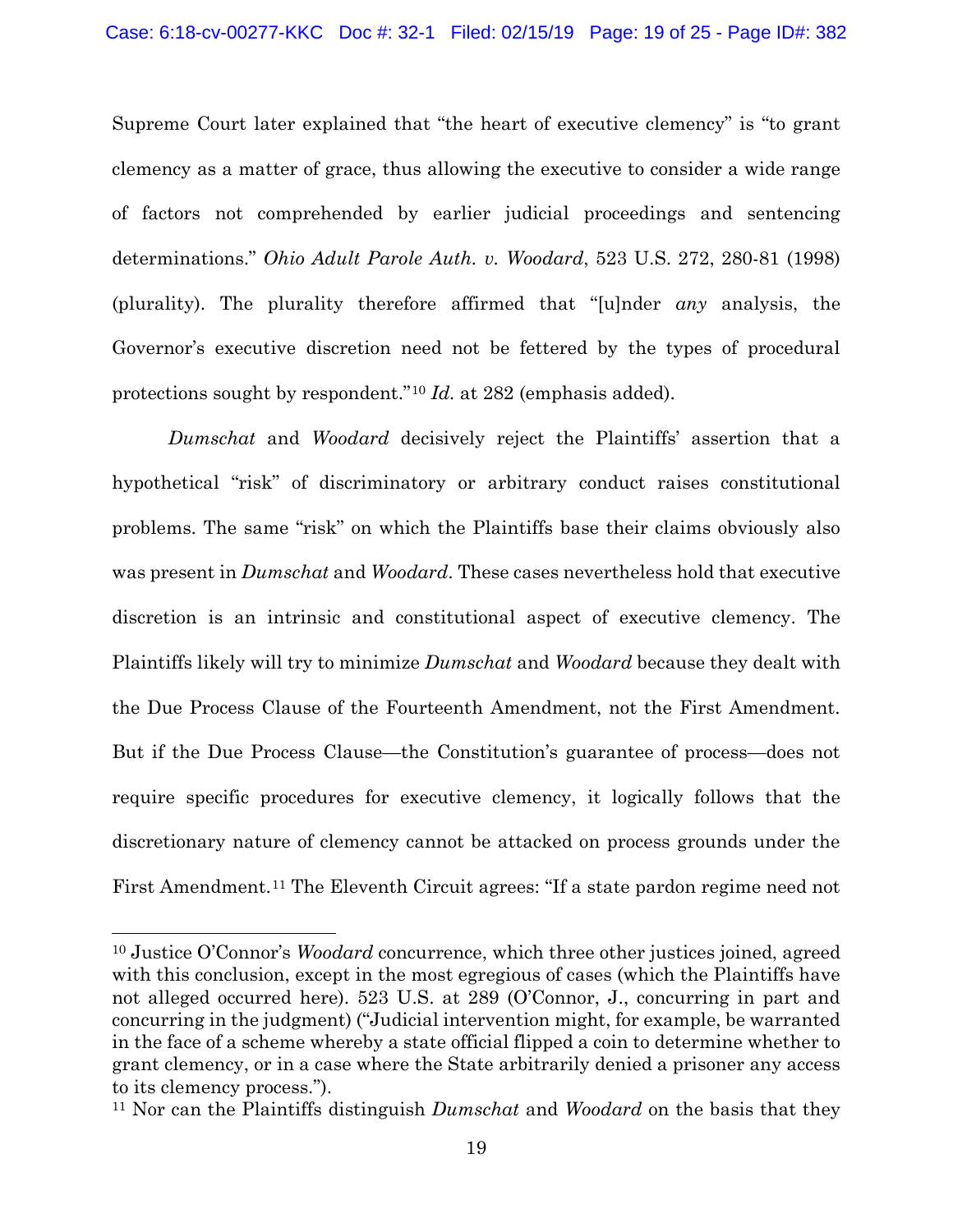be hemmed in by procedural safeguards, it cannot be attacked for its purely discretionary nature." *See Hand*, 888 F.3d at 1209; *see also Smith v. Snow*, 722 F.2d 630, 632 (11th Cir. 1983) ("If one has no right to procedures, the purpose of which is to prevent arbitrariness and curb discretion, then one clearly has no right to challenge the fact that the decision is discretionary."). The fact that Kentucky's votingrestoration scheme fully complies with the Due Process Clause, as *Dumschat* and *Woodard* establish, forecloses the Plaintiffs' back-door process challenge through the First Amendment.

Third, the fact that discretionary-pardon regimes do not violate the Fourteenth Amendment, as established by *Beacham*, necessarily means that discretionarypardon regimes also do not violate the First Amendment. As the Eleventh Circuit held, "[i]t's ... pretty clear that, in a reenfranchisement case, the specific language of the Fourteenth Amendment controls over the First Amendment's more general terms." *Id.* at 1212 (collecting cases for the proposition that a specific constitutional provision governs over a general one). The Fourteenth Amendment is the part of the Constitution that speaks directly to taking away felons' voting rights, and the Supreme Court has held that discretionary-restoration regimes, like that in *Beacham* and in Kentucky, do not violate the Fourteenth Amendment. It would introduce inconsistencies into the Constitution to conclude that the general terms of the First

did not concern voting. *Dumschat* and *Woodard* involved an inmate's ability to receive a reprieve from the death penalty or a life sentence. If executive discretion did not raise constitutional problems in questions of that magnitude, surely executive discretion is constitutional when it comes to whether or not to restore a felon's ability to vote.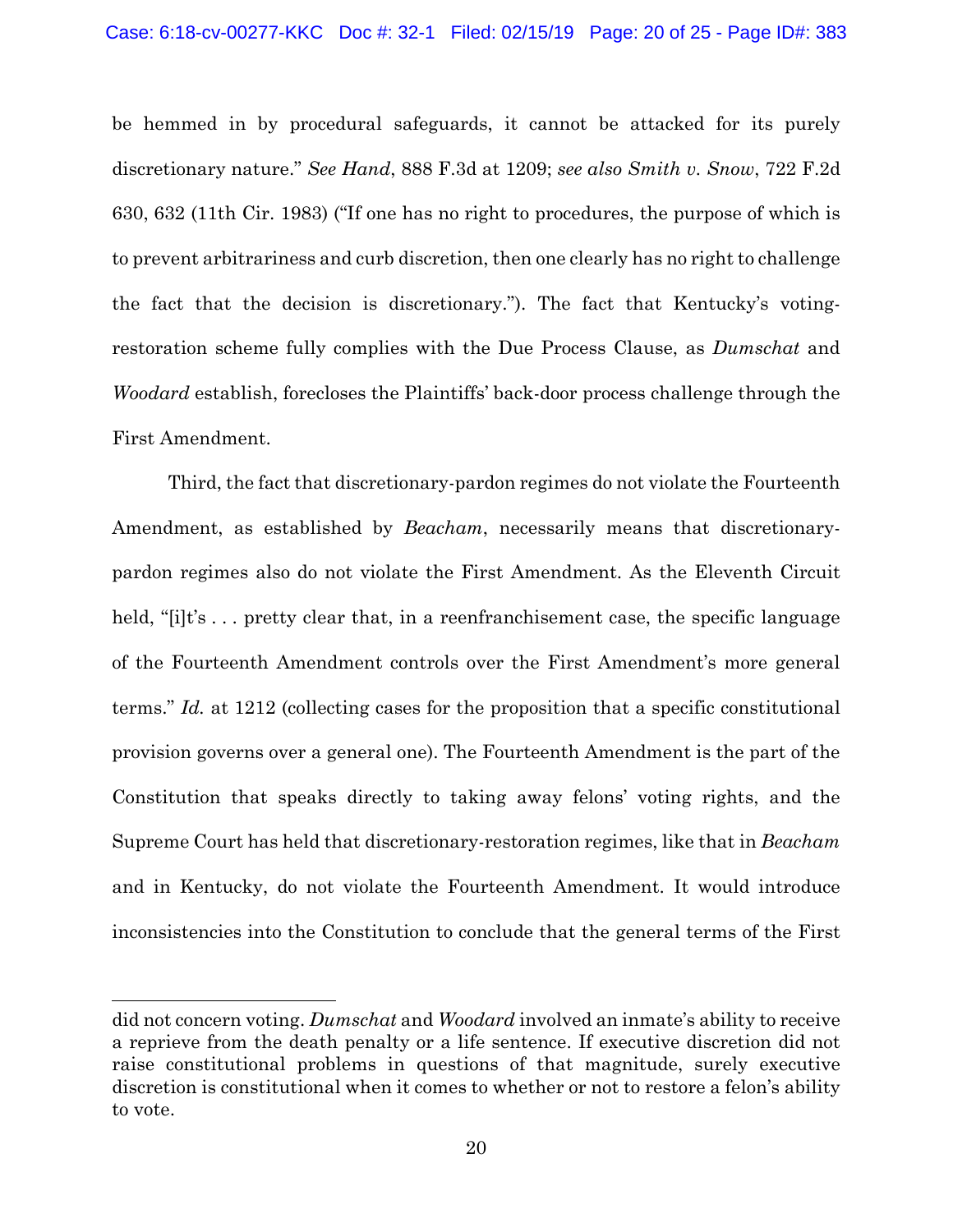Amendment impliedly trump the specific terms of the Fourteenth Amendment. As the Eleventh Circuit put it:

As we see it, a constitutional challenge arising under the First Amendment but asserting the same basic claim—that standardless clemency regimes create an unacceptable risk of discriminatory determinations—is unlikely to yield a different result. In other words, the appellees likely cannot succeed by bringing the same challenge using only a different label or nomenclature.

*Id.* In short, the Court should not interpret the First Amendment to prohibit something that the Fourteenth Amendment—the provision that speaks directly to this issue—does not forbid.

Fourth, the Court should hold, as the Fourth and Eleventh Circuits have done, that "the First Amendment provides no greater protection for voting rights than is otherwise found in the Fourteenth Amendment." *Id.* at 1211 (collecting cases); *Irby v. Va. St. Bd. of Elections*, 889 F.2d 1352, 1359 (4th Cir. 1989) ("In voting rights cases, the protections of the First and Thirteenth Amendments do not in any event extend beyond those more directly, and perhaps only, provided by the [F]ourteenth and [F]ifteenth [A]endments." (citation & internal quotation marks omitted)). Under this rule, *Beacham*'s rejection of a Fourteenth Amendment challenge to a discretionaryrestoration regime necessarily defeats the Plaintiffs' First Amendment claims. *See Hand*, 888 F.3d at 1211 ("Since a standardless reenfranchisement scheme, without more, does not state an Equal Protection claim based on invidious discrimination, it likely follows that a standardless regime, without more, cannot establish a First Amendment violation based on viewpoint discrimination.").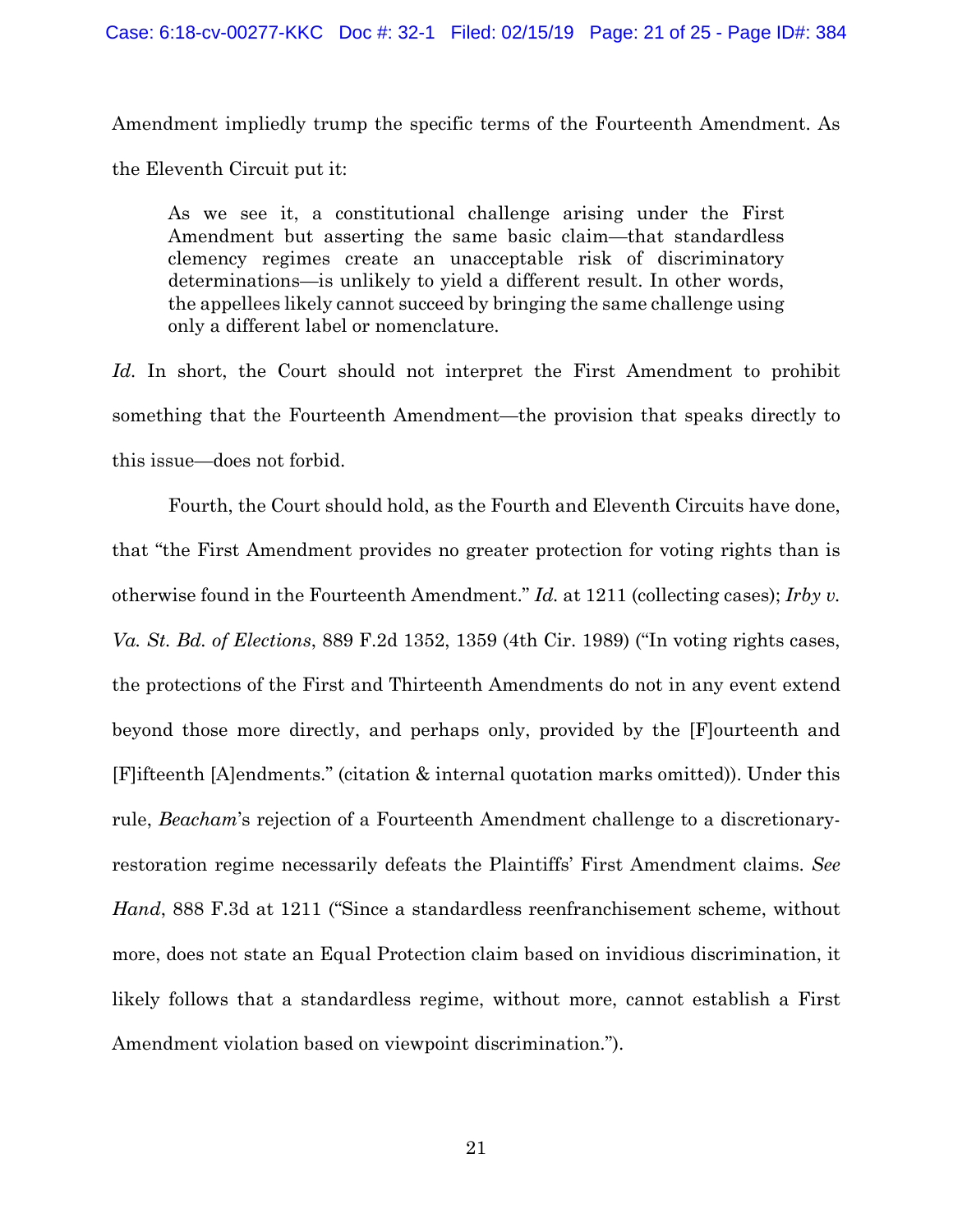The Plaintiffs' challenge to Kentucky's reenfranchisement scheme rests entirely on case law that they read to forbid giving a government official "unfettered discretion to issue or deny licenses or permits." (R. Doc. 31 ¶ 43 (collecting cases)). Relying on this case law, the Plaintiffs allege that Kentucky's voting-restoration process "constitutes an unconstitutional arbitrary licensing scheme regulating the exercise of the right to vote." (*Id.* ¶ 44). The Plaintiffs' argument, by their own admission, requires analogizing the restoration of the ability to vote to receiving a license or permit. However, none of the Plaintiffs' favored licensing-and-permitting cases concerns voting.

Even putting that aside, the Plaintiffs' comparison to licensing-and-permitting case law fails. To apply this case law to executive clemency would require overruling *Dumschat* and *Woodard*, which, as discussed above, affirmed the constitutionality of granting discretion to a government official in this context. *Woodard* and *Dumschat* saw no problem with any alleged "risk" of discriminatory or arbitrary action that the Plaintiffs interpret their favored case law to forbid. The Plaintiffs' licensing-andpermitting cases also are distinguishable because they dealt with First Amendmentprotected conduct (for example, holding a rally and giving speeches, *see Forsyth County v. Nationalist Movement*, 505 U.S. 123, 127, 130 (1992), or selling newspapers on public property, *City of Lakewood v. Plain Dealer Publishing Co.*, 486 U.S. 750, 753, 769-70 (1988)). Here, by contrast, the Plaintiffs no longer have any constitutionally protected interest in voting. *See Johnson*, 624 F.3d at 751 ("As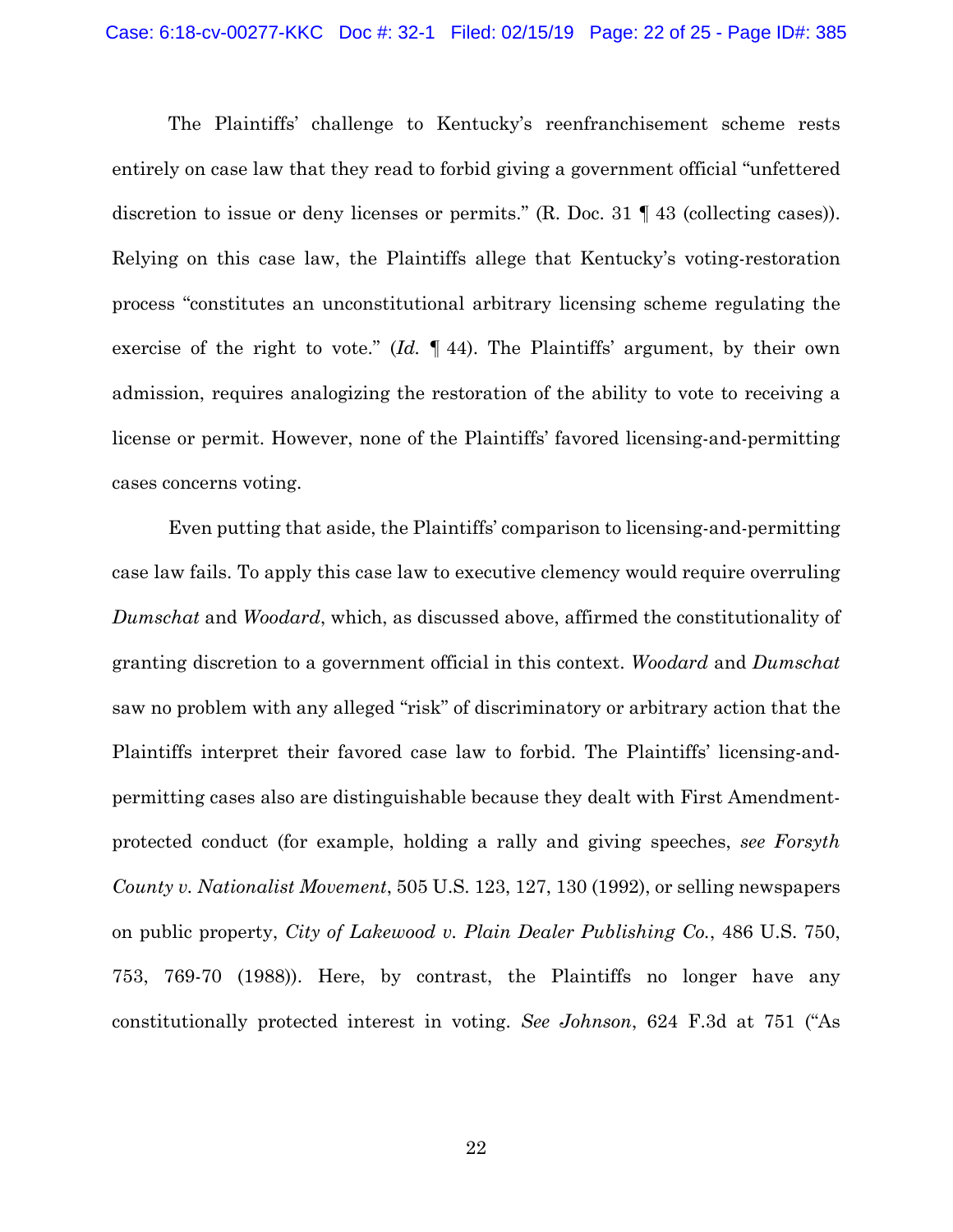convicted felons constitutionally stripped of their voting rights by virtue of their convictions, Plaintiffs possess no right to vote . . . .").

# **B. Reenfranchisement schemes without time limits do not violate the First Amendment.**

In Count II of their Complaint, the Plaintiffs allege that Kentucky's reenfranchisement process violates the First Amendment for the further reason that the Governor need not act on a restoration application within a defined time period. (R. Doc. 31 ¶ 56). The Court can reject this argument for the four reasons listed above. If a discretionary reenfranchisement regime comports with the First Amendment, so does a regime without time limits. Discretion over a pardon application necessarily includes the ability to act or not act on that application when the Governor sees fit.

The Court should reject Count II for the further reason that Section 2 of the Fourteenth Amendment expressly authorizes states to *permanently* withhold a felon's ability to vote. The fact that a felon has completed his sentence or parole does not require a state to restore that felon's ability to vote. *See Richardson*, 418 U.S. at 56 (holding that Section 2 of the Fourteenth Amendment allows a state to "exclude from the franchise convicted felons who have completed their sentences and paroles"). If a felon who has completed his sentence and parole does not have a constitutional right to vote, neither does he have a constitutional right to a defined period in which the Governor must make a decision about whether to restore his ability to vote. As Justice O'Connor wrote for the Ninth Circuit, "once a felon is properly disenfranchised a state is at liberty to keep him in that status indefinitely and never revisit that determination." *Harvey*, 605 F.3d at 1079. In sum, because Section 2 of the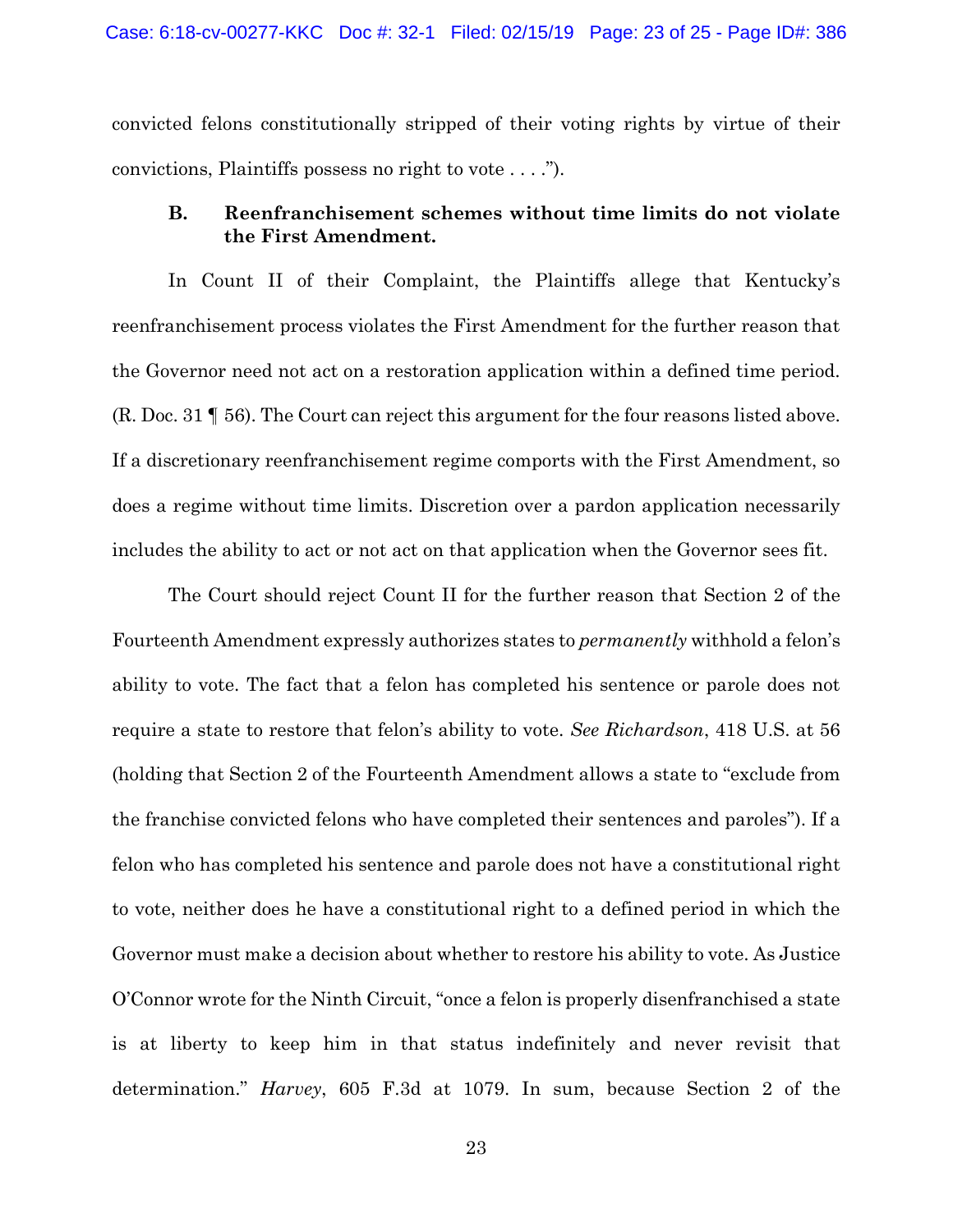Fourteenth Amendment gives states an "affirmative sanction" to permanently deny the vote to convicted felons, the First Amendment may not reasonably be construed to mean that the lack of a time limit on the Governor's restoration decision is facially unconstitutional.

## **CONCLUSION**

This case raises a policy question that should be resolved through a constitutional amendment, not in a courtroom. The Court should grant the Governor's motion to dismiss this matter, either because the Plaintiffs lack standing or some of their claims are moot or because the Plaintiffs' claims fail as a matter of law.

Respectfully submitted,

/s/ Matthew F. Kuhn M. Stephen Pitt S. Chad Meredith Matthew F. Kuhn Barry L. Dunn Office of the Governor 700 Capitol Avenue, Suite 101 Frankfort, Kentucky 40601 Steve.Pitt@ky.gov Chad.Meredith@ky.gov Matt.Kuhn@ky.gov Barry.Dunn@education.ky.gov

and

Kristin L. Wehking Office of Legal Services Justice and Public Safety Cabinet 125 Holmes Street Frankfort, Kentucky 40601 Kristinl.Wehking@ky.gov